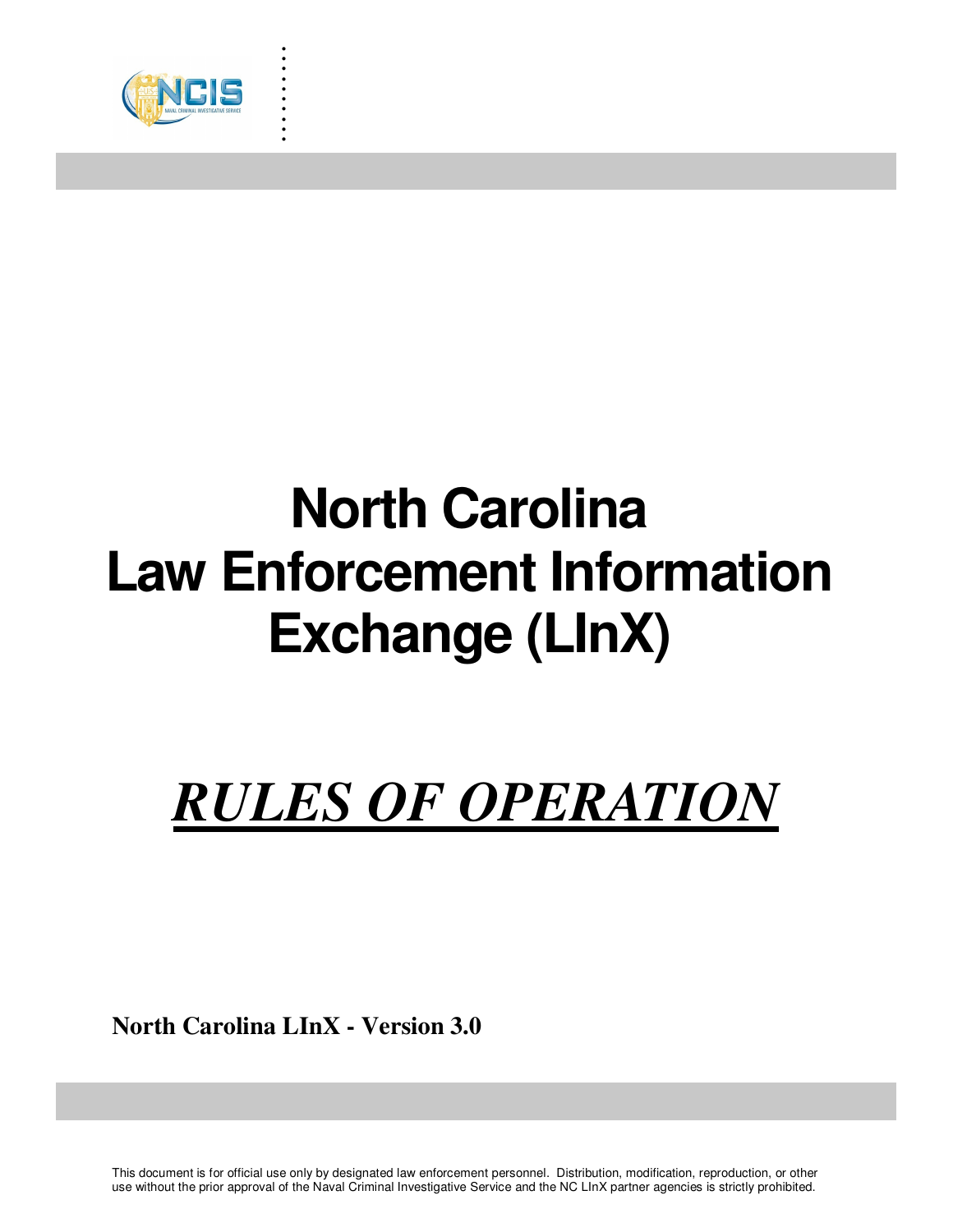

#### **TABLE OF CONTENTS**

. . . . . . .<br>.<br>. . :<br>:

| <b>SECTION 1: WHAT IS THE LINX SYSTEM?</b>                          | $\boldsymbol{2}$ |
|---------------------------------------------------------------------|------------------|
| 1.1 PROJECT DESCRIPTION                                             | $\overline{2}$   |
| 1.2 USE OF DATA AND PROBABLE CAUSE                                  | 3                |
| 1.3 RESPONSIBILITY FOR RECORDS                                      | $\overline{4}$   |
| 1.4 PROJECT DESCRIPTION                                             | 6                |
| 1.5 POLICY                                                          | 6                |
| 1.6 SECURITY                                                        | 7                |
| 1.7 PROJECT DISCIPLINE                                              | 8                |
| <b>SECTION 2: LINX ACCESS RULES</b>                                 | 10               |
| 2.1 QUERY ACCESS                                                    | 10               |
| 2.2 TACTICAL ACCESS                                                 | 10               |
| 2.3 FULL INVESTIGATIVE/ANALYTICAL ACCESS                            | 11               |
| 2.4 ADMINISTRATIVE ACCESS                                           | 12               |
| <b>2.5 SECURITY ACCESS</b>                                          | 12               |
| 2.6 POSITIVE AND NEGATIVE QUERY RESPONSES                           | 13               |
| 2.7 INFORMATION ENTRY                                               | 13               |
| 2.8 INFORMATION MODIFICATION                                        | 14               |
| 2.9 INFORMATION PURGES/CANCELLATION                                 | 14               |
| 2.10 ERROR MESSAGES                                                 | 14               |
| 2.11 ADMINISTRATIVE MESSAGES                                        | 14               |
| <b>SECTION 3: QUALITY CONTROL, VALIDATION, AND OTHER PROCEDURES</b> | <b>16</b>        |
| 3.1 MAINTAINING NETWORK INTEGRITY                                   | 16               |
| 3.2 MAINTAINING THE INTEGRITY OF LINX RECORDS                       | 18               |
| 3.3 QUALITY CONTROL                                                 | 19               |
| <b>3.4 VALIDATION</b>                                               | 19               |
| 3.5 RETENTION OF LINX SEARCH RESULTS                                | 20               |
| 3.6 TERMINAL AND/OR LINE FAILURE                                    | 20               |
| 3.7 FILE REORGANIZATION AND PURGE SCHEDULE                          | 21               |
| 3.8 RESTRICTED SERVICE                                              | 21               |
| <b>3.9 LINX NUMBERS</b>                                             | 21               |
| 3.10 FEATURES                                                       | 21               |
| <b>SECTION 4: RESPONSIBILITIES FOR AGENCY CONTROL</b>               | 22               |
| <b>4.1 RESPONSIBILITIES</b>                                         | 22               |
| 4.2 COMMITTEES AND WORKING GROUPS                                   | 23               |
| 4.3 DATA ENTRY/UPDATES BY PARTICIPATING AGENCIES                    | 24               |
| 4.4 EQUIPMENT AND TECHNOLOGY COMPATIBILITY                          | 24               |
| <b>4.5 SERVICES AVAILABILITY</b>                                    | 24               |
| <b>SECTION 5: LINX OVERSIGHT AND SANCTIONS</b>                      | 26               |
| 5.1 THE LINX OVERSIGHT COMMITTEE                                    | 26               |
| 5.2 LINX OVERSIGHT PROCEDURES                                       | 28               |
| 5.3 INTRODUCTION TO LINX SANCTIONS                                  | 32               |
| 5.4 SANCTIONS                                                       | 33               |

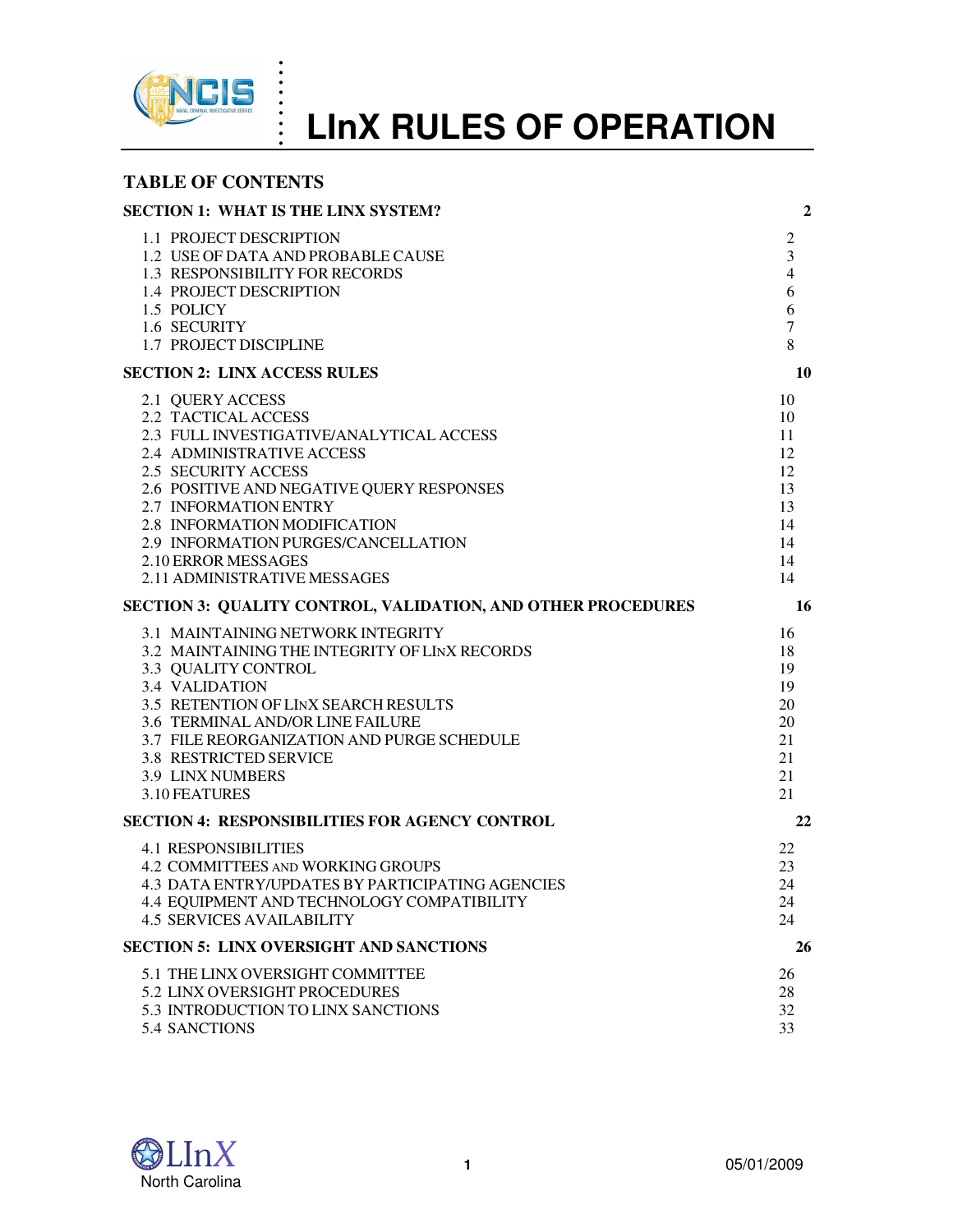

## **SECTION 1: What Is the LInX System?**

Since September 11, 2001, federal, state, county and municipal law enforcement have experimented with information sharing on an unprecedented level. The LInX initiative has enhanced the flow of law enforcement information between federal, state, county and municipal authorities at the regional level, with a focus on detecting and neutralizing all levels of criminal activity, including terrorism. The effort integrates law enforcement data currently resident in record management systems within agencies or on regional networks and provides query and analytic tools to support officer safety, criminal and terrorism investigations, and crime prevention strategy development. LInX provides law enforcement agencies with near-real time access to investigative reporting from each of the other participating jurisdictions within the region, as well as a capability to apply link analysis and other tools across all the available investigative data.

The LInX System seeks to integrate the collective knowledge of regional law enforcement agencies into a central data warehouse with state-of-the-art analytic tools. This includes collection and integration of all participating agencies' law enforcement information relating to locations, crimes, suspects, associates, arrests, etc. This information will be accessible by all of the participating agencies and originate from the records management systems (RMS), or other data sets found in their operational, case management, or investigative systems, (as discussed herein and in other North Carolina (NC) LInX documentation, the NC LInX System does not contain any law enforcement intelligence information). Through the data warehouse the information from the participating agencies is available to serve as a tactical, analytical, and strategic tool for officers, counterterrorism investigators, criminal investigators, analysts, and agency executive decision makers.

## *1.1 PROJECT DESCRIPTION*

The LInX initiative provides access to the cumulative knowledge of participating area law enforcement agencies in a systematic and ongoing manner to aid development of district counterterrorism and crime strategies providing for collaborative investigations and cooperative information sharing. The LInX system software licenses, hardware and technology concept is fully owned by the U.S. Government, not a private vendor, and as such, is totally controlled and managed by NCIS and its law enforcement partners within each LInX region. The system has been built from commercially available technologies, with appropriate security filters and privacy protection tools, which enable the data warehouse to provide for the access, collection and analysis of federal, state, county and municipal law enforcement records and investigative information.

LInX is comprised of a regional data warehouse for "Sensitive but Unclassified" (SBU) or law enforcement sensitive information. At the discretion, and upon approval of the NC LInX Governance Board, additional law enforcement agencies may be added. In the future the NC LInX Governance Board may also choose to support other agency's efforts to establish a link between the LInX System and a "special task force," "sensitive" or "classified" data sharing environment. The data warehouse uses existing networks to

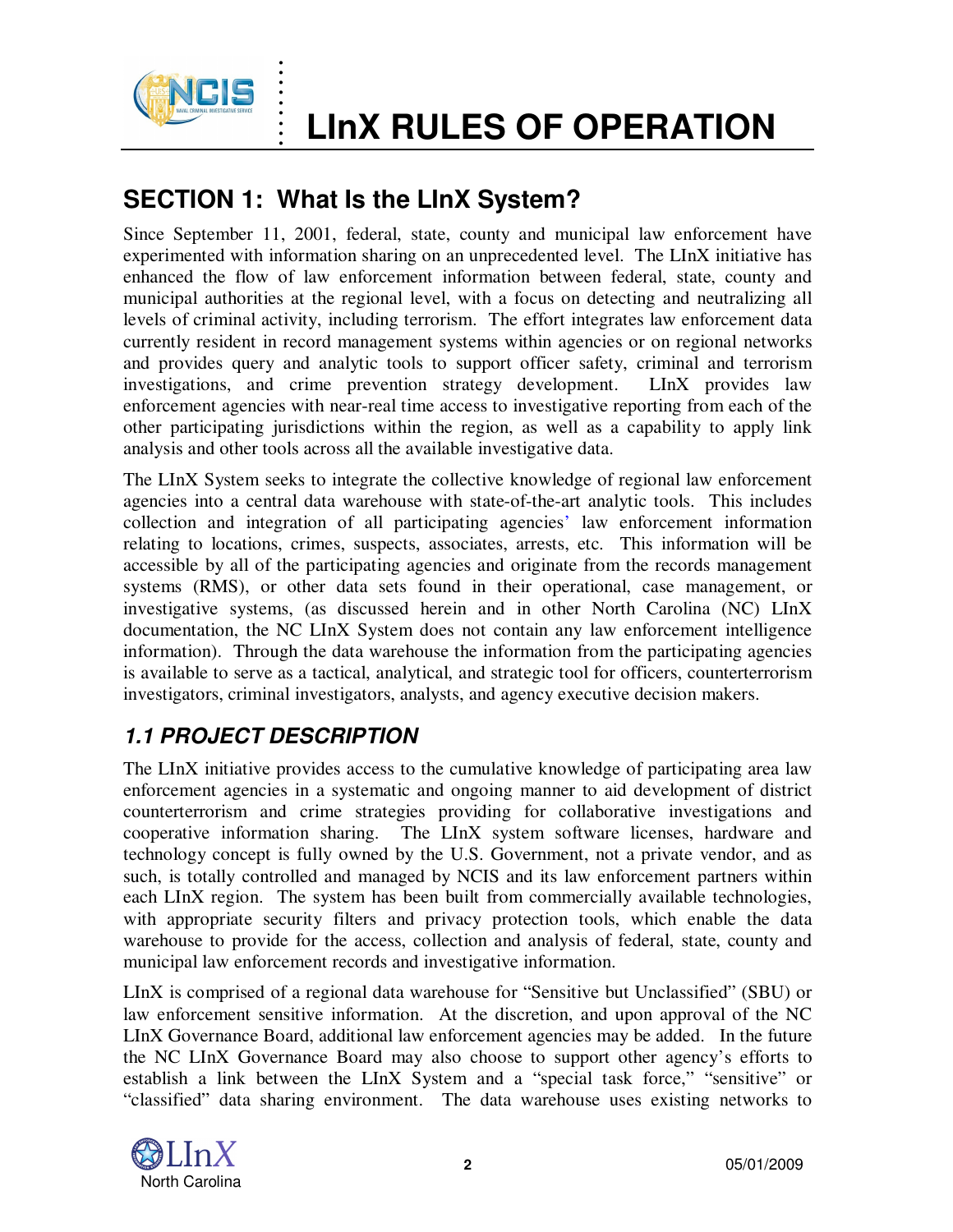

## **LInX RULES OF OPERATION**

access and retrieve data and has its own suite of query and analytical applications enabling users to exploit information in the database. Federal information received from all federal records systems made available for inclusion, will be appropriately filtered to remove restricted or classified information such as Federal Grand Jury (6(e)), Title III, financial privacy, or other information that requires special provisions for dissemination.

The LInX System provides access to disparate law enforcement agency investigative data and with use of the data warehouse, is able to generate law enforcement and management reports that can satisfy the needs of four general user groups: executive strategic decision makers, analytical staff, law enforcement patrol or tactical officers, and investigative staff. The system is capable of accessing data to be incorporated within the data warehouse which provides customized reports to satisfy each user group, and is capable of providing scheduled reports as determined by each user group. The disparate data information and reports can/may be formatted for viewing on a Web based browser, as well as through desktop applications including word processors, spreadsheets, and desktop databases such as Access.

## *1.2 USE OF DATA AND PROBABLE CAUSE*

A. The data content of the LInX System may not and will not be considered for use as definitive probable cause for purposes of arrests, searches, seizures or any activity that would directly result in providing sworn testimony in any court. A hit alone through the LInX System is not probable cause, but indicates that data, a report or other information exists in the Records Management System (RMS) of an identified participating agency. A positive hit in the LInX System should be considered only one element in effective law enforcement for building an investigative case that could lead to probable cause for arrests, searches and seizures, court testimony, etc.

*The data from the LInX System is not considered, and should not be used for, "original documentation" for probable cause in support of any court testimony by any participating agency.* 

B. Correct LInX System procedures, as agreed upon by the NC LInX Governance Board, requires the agency which provided access to (or "owns") the data be contacted by the inquiring user to confirm that the data is accurate and up-to-date. In some circumstances, the hit which must be confirmed with the originating agency may be the major or only element necessary to "initiate" an investigation, obtain a search warrant, detain a subject or make an arrest.

> For instance, from a confirmation of law enforcement information existing in a participating agency's RMS on an individual or a hit on a vehicle or property, the inquirer must obtain a confirmation directly from the original agency and not utilize the documentation obtained from the LInX System to directly support probable cause, searches, or other activity that would likely lead to testimony. The verification of the information and confirmation of

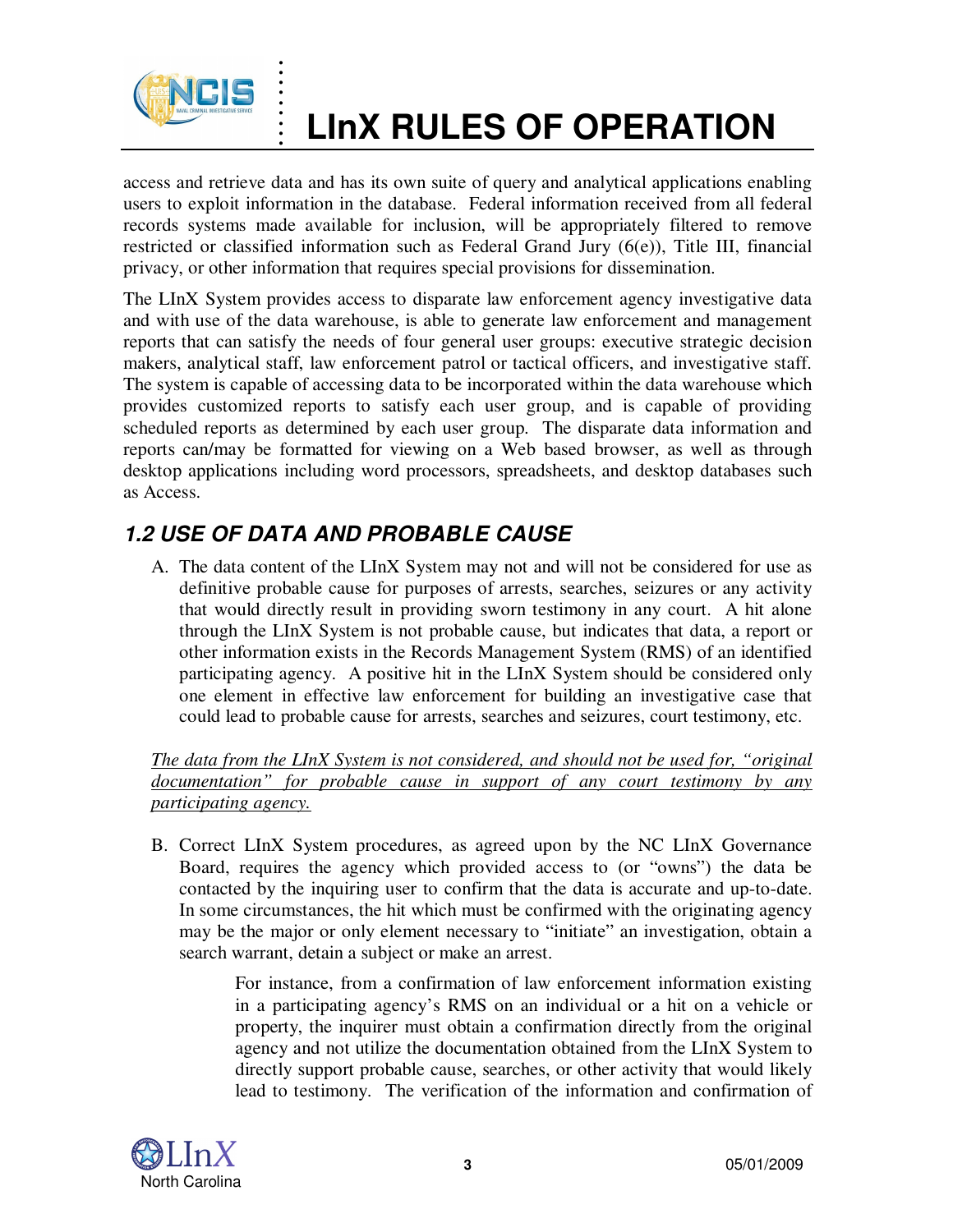

## **LInX RULES OF OPERATION**

validity from the originating RMS, regardless of how long it had been in the data warehouse, may be enough cause to take appropriate and reasonable action.

C. Records, such as the Violent Gang, Terrorist Organization, Convicted Person on Supervised Release, Convicted Sexual Offender Registry, Protection Orders and other officer safety or public safety "alerts" included within the LInX System do not require immediate hit confirmation and by their nature are designed to provide law enforcement officers with adequate warning regarding individuals who have had involvement in violent criminal activities or are known to represent potential or immediate danger to the investigative officer and/or the general public.

### *1.2.1 USE OF DATA EXCEPTION*

The data and information NC LInX agencies contribute to the LInX System include arrest and booking photographs provided for use by the participating agencies in conducting investigations. As authorized by the NC LInX Governance Board, in matters deem *exigent* by the NC LInX System users, arrest and booking photographs may be printed from the NC LInX System for the purpose of witness identification through a photo line-up or use as an elimination photograph.

*Exigency may vary from cases to case however it should generally be considered a set of circumstances in which the delay necessary to obtain the photographs or materials through other means would create a legal issue regarding detention or would result in the loss of critical evidence which could not be gained by other lawful means. Furthermore the exigency exception shall be in accordance with all federal, state and local laws and shall require documentation of the circumstances in the agency investigative report.* 

In any circumstances where a photograph is used directly from the LInX System for exigent purposes the user will comply with Section 3.5 "Retention of LInX Search Results" herein, as well as all North Carolina laws and ordinances relating to the use of arrest and booking photos for official investigative purposes and photo line-ups.

## *1.3 RESPONSIBILITY FOR RECORDS*

A. The LInX System consists of information from existing law enforcement RMS' and records must be kept accurate and up-to-date. Agencies that contribute records in the LInX System maintain total control and ownership of those records and are responsible for their accuracy, timeliness, and completeness. To facilitate compliance with the necessity of confirming the hits within the contributing agencies' records management systems, the originating agency must make available at the latest, on a 24-hour basis, or within a reasonable time frame as accepted by the NC LInX Governance Board, (i.e. next business day), confirmation of any hits from the agency's record entries.

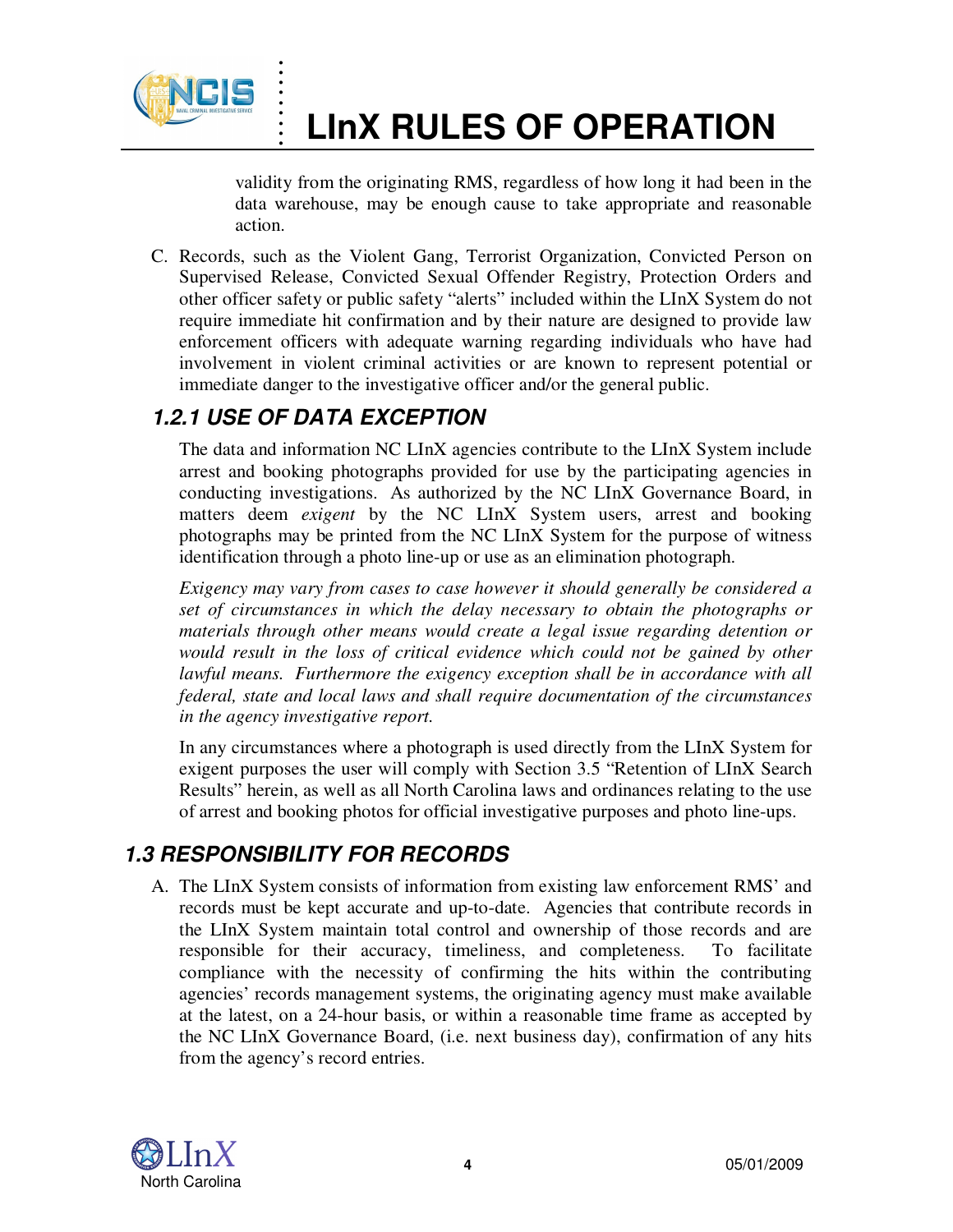

## **LInX RULES OF OPERATION**

- B. Stringent administrative procedures and controls to ensure that accurate data is entered in computerized criminal justice information systems are important. Combining stringent administrative controls with proper evaluation by the individual receiving the query response can prevent lost court cases, civil liability suits, false arrests, and civil or criminal charges against the law enforcement agency employee. The sponsoring agency of the LInX System, and the NC LInX Governance Board representatives, will maintain the integrity of the data warehouse through:
	- 1. Establishment of an administrative oversight group for the LInX data warehouse for the purpose of insuring the technical integrity of the system;
	- 2. Utilization of the administrative oversight group for the LInX System for monitoring and maintaining data edits and updates from the participating records management systems;
	- 3. Utilization of an administrative position at each user location for quality control checks;
	- 4. Scheduled updates of the data warehouse using the system capability to insure current and accurate up to date information is being maintained within the data warehouse.
- C. All participating agencies in the LInX System will be responsible to insure integrity of the data through:
	- 1. Automated edits insuring the identification and elimination of common types of errors in the law enforcement data;
	- 2. Purging of records maintained for a period of time, as prescribed by laws, ordinances, policies and procedures;
	- 3. Quality control checks;
	- 4. Validating access to records (details concerning quality control and validation procedures appear in Section 3 of this document.)
- D. The LInX System makes network accessible data and centralized warehoused law enforcement data immediately available to authorized participating agencies within a given region. The success of this project depends upon the extent to which patrol officers, investigators, analysts, agents, and other law enforcement employees intelligently use it in day-to-day operations.
- E. This document intends to instruct and is designed as NC LInX policy to guide participants in using the LInX System. No technical system can be expected to produce results unless it is properly used. The standards and procedures set forth should be strictly followed, as every exception tends to degrade the performance and integrity of the program, system and the data stored in the data warehouse.
- F. All inquiries regarding any specifics about the technical LInX System should be addressed to the LInX sponsoring agency.

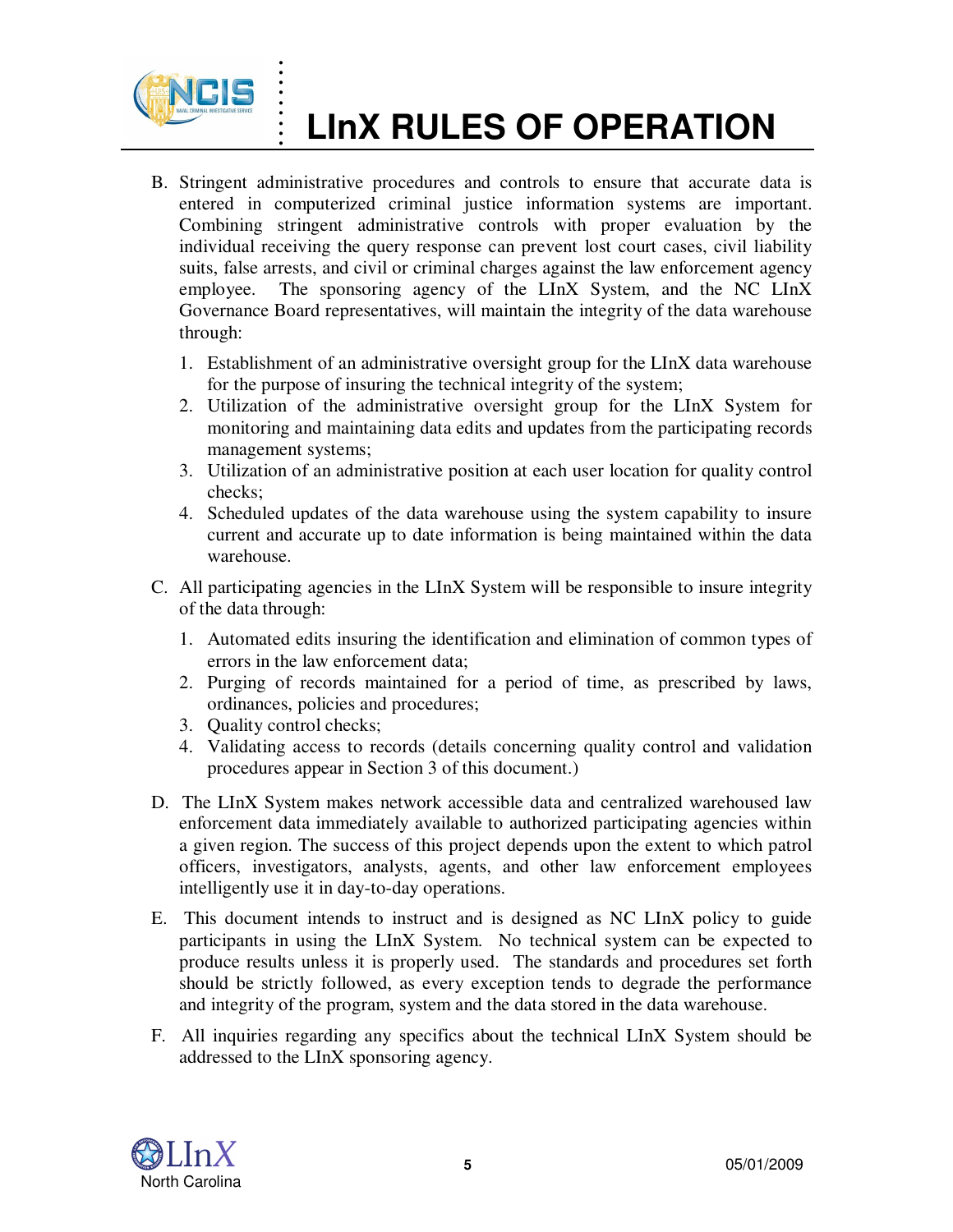

G. All inquiries regarding any specifics about the data or information contained in the LInX System should be addressed to the participating LInX agency that owns the information.

### *1.4 PROJECT DESCRIPTION*

. . . . . . .<br>.<br>. . :<br>:<br>:

- A. LInX System participants will include approved municipal, county, state, and federal law enforcement agencies throughout the prescribed region.
- B. Law enforcement records will be transported to the data warehouse from an originating agency's RMS. This is accomplished based on the technical capabilities of the agency, and will include direct dynamic data exposure from the RMS of the originating agencies. Direct dynamic data retrieval, as well as periodic data retrieval are conducted in a controlled fashion through the network connecting the LInX System to the exposed data from the RMS of the participating agencies. Retrieval of data by the LInX System into the data warehouse will provide data that will be "tagged" to identify the originating agency for those records. Once retrieved into the LInX data warehouse, data cannot be altered, deleted, or changed in any fashion by any agency. Any changes will be accomplished by a new data retrieval process from the originating agency for which the data is "tagged" or coded.

The LInX System is designed to interface with equipment manufactured by many of the records management system manufacturers through the use of the front porch, and the components are available commercially off the shelf (COTS). Participants are not required to use the same make computer equipment as that used by any other participant. The only requirement is that equipment be able to "communicate" with the network that has been developed for the LInX System.

### *1.5 POLICY*

- A. The NC LInX Governance Board, establishes the policies with respect to the philosophy, concept, operational principles and security of the LInX System for the region. In its deliberations, the NC LInX Governance Board, places particular emphasis on the continued compatibility of the LInX System; network security; along with a particular focus on rules, regulations, and procedures to maintain the integrity of LInX System and the records shared over the system.
- B. The LInX control and Governance process is composed of two major components, the sponsoring agency working in conjunction with the Executive Managers (functioning as the NC LInX Governance Board), from each participating agency, and the system working groups. The Governance Board is responsible for reviewing policy issues along with appropriate technical and operational issues related to the System and, thereafter, making appropriate recommendations. The NC LInX Governance Board consists of participating federal, state, county and municipal agency executives, and is limited to those agencies actively participating in the LInX System by contributing law enforcement data to the project, which is

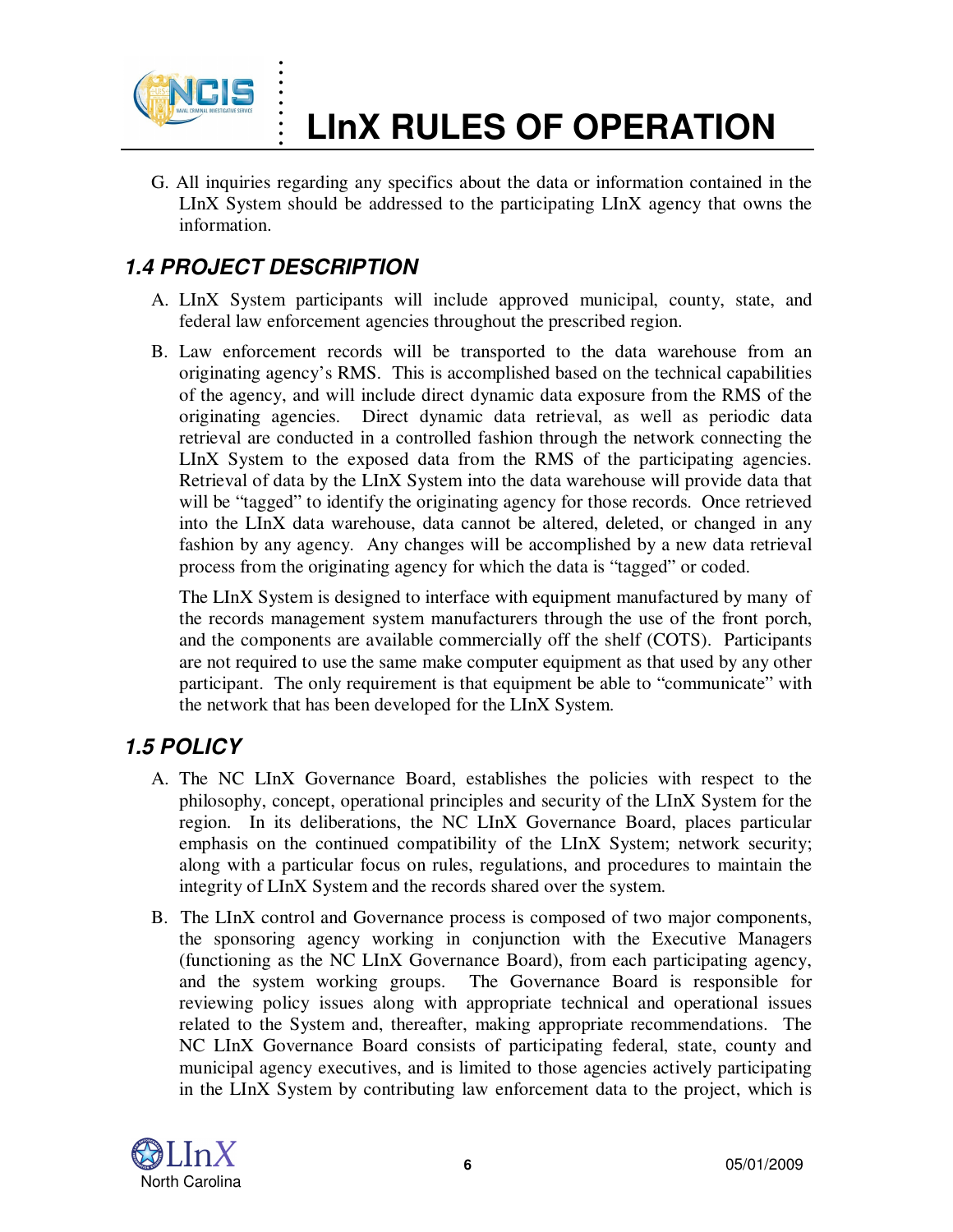

. . . . :<br>: . .<br>.<br>. . :<br>:<br>:

## **LInX RULES OF OPERATION**

made accessible to all parties. The NC LInX Governance Board works through an established Charter, Memorandum of Understanding, rules, policies, etc., established between each participating department or agency, with the agency executive having direct input into the administration and operation of the LInX System with equal stature among peers.

C. The LInX working groups for the region consist of administrative, legal, administrative, operational and technical experts from the participating departments. It is the responsibility of the working groups to recommend policy, procedures and changes for the LInX System in order to enhance its operability and ensure access by all its participants.

### *1.6 SECURITY*

- A. There is no federal level legal or policy prohibition against dissemination of information contained in the LInX System, which consists of derivative law enforcement information, which is disseminated only for law-enforcement purposes. If no state, county, or municipal law, ordinance or policy prohibition exists towards the dissemination of information contained in the LInX System, then authorized dissemination of those records may be conducted for law-enforcement purposes only, and is subject to the discretion and regulations of the participating agency to retain full control of that information. (see Exception for Arrest and Booking Photos, Sections 1.2.1 and 3.5 herein)
- B. Information may be withheld from the LInX System at the discretion of each agency due to acceptable criminal justice priorities, case sensitivity, source sensitivity, budget or legal reasons, or reasons determined by the sponsoring agency and the NC LInX Governance Board, to be legitimate.
- C. A participating agency must assume responsibility for and enforce security with regard to all users within that agency. The responsibilities of the LInX participating agency Governance Board representatives are outlined in Section 4 of this document.
- D. LInX uses hardware and software controls to help ensure security. However, final responsibility for the maintenance of the security and confidentiality of law enforcement information within the System rests with the individual participating agencies. Further information regarding System security can be obtained through a review of the System Security Authorization Agreement (SSAA) for the LInX System, as well as the approved NC LInX System Security Policy (SSP).
- E. All federal, state, county and municipal agencies participating in the LInX System are required to adhere to the security guidelines as set forth in the SSP, and in the United States Department of Justice Regulations governing the dissemination of criminal records and criminal history information, as published in the Federal Register on May 20, 1975, and August 7, 1976 (Title 28, Code of Federal Regulations, Part 20).

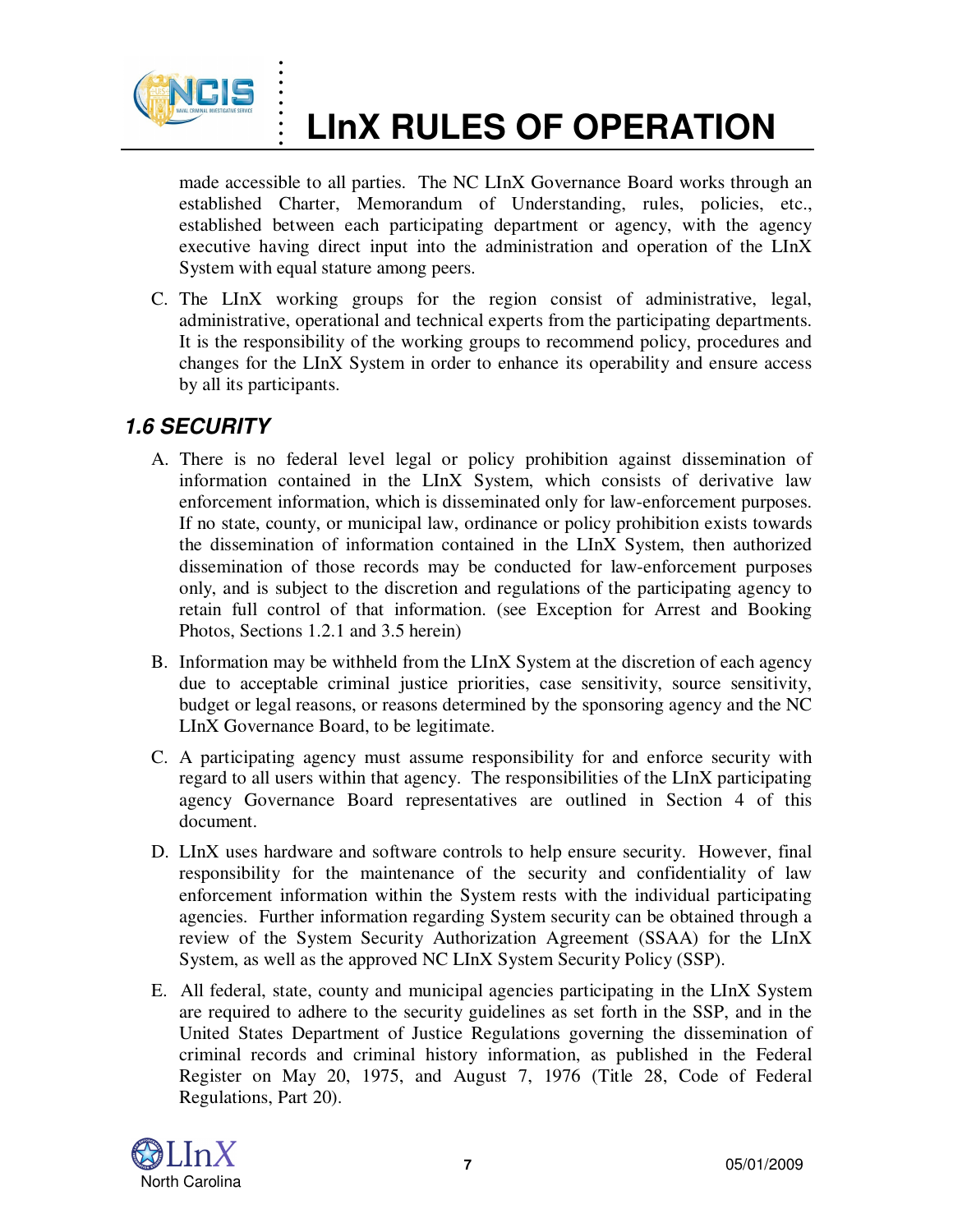

. . . . :<br>: . .<br>.<br>. . :<br>:<br>:

## **LInX RULES OF OPERATION**

- F. Data contributed to the LInX System consists of documented law enforcement information and must be protected to ensure correct, legal, and efficient dissemination and use. It is incumbent upon any agency utilizing or having access to the LInX information sharing system to implement the necessary procedures to make that access secure from any unauthorized use. Any departure from this responsibility warrants the removal of the offending agency from further access to the LInX System as specified by the established and accepted LInX directives.
- G. Information can be obtained from the LInX System both directly and indirectly with direct access through existing terminals to the network or through the indirect dissemination of law enforcement information outside of the agency with specified access to the system. Indirect access or non-network terminal access outside of an agency with direct access to the LInX is *not permitted* without express written permission of the originating agency for the law enforcement data and the full NC LInX Governance Board, established laws and policies will govern the dissemination of the data contained within the LInX System to nonparticipating agencies.
- H. Any agency allowing access to the LInX System must insure that the person being granted access to the project has had appropriate background checks conducted by the agency allowing access and is authorized to receive the law enforcement data contained therein. Dissemination of law enforcement information to all authorized users is not discretionary and is governed by the regulations of the originating agency of that information in conjunction with rules and policies established by the NC LInX Governance Board.
- I. Access to the LInX System by any non-accredited network, system or program must meet the established Security policies and guidelines of the sponsoring agency to include having been fully certified and accredited by a Federal Designated Accrediting Authority.
- J. Unauthorized request, use, dissemination or receipt of LInX information other than as specified herein, could result in any level of administrative sanctions, to include civil or criminal proceedings being brought against the agencies and/or individuals involved depending on the seriousness of the offense involved.

## *1.7 PROJECT DISCIPLINE*

A. To help ensure the proper operation of the LInX System, the standards, procedures, formats, policy and criteria mentioned in this document must be strictly followed. In this respect, the NC LInX Governance Board must not only follow the rules set forth, but must also ensure that participating agencies are doing the same. In doing so, the NC LInX Governance Board, will develop and adopt a set of security standards and policies for the project to be complied with by all participating agencies.

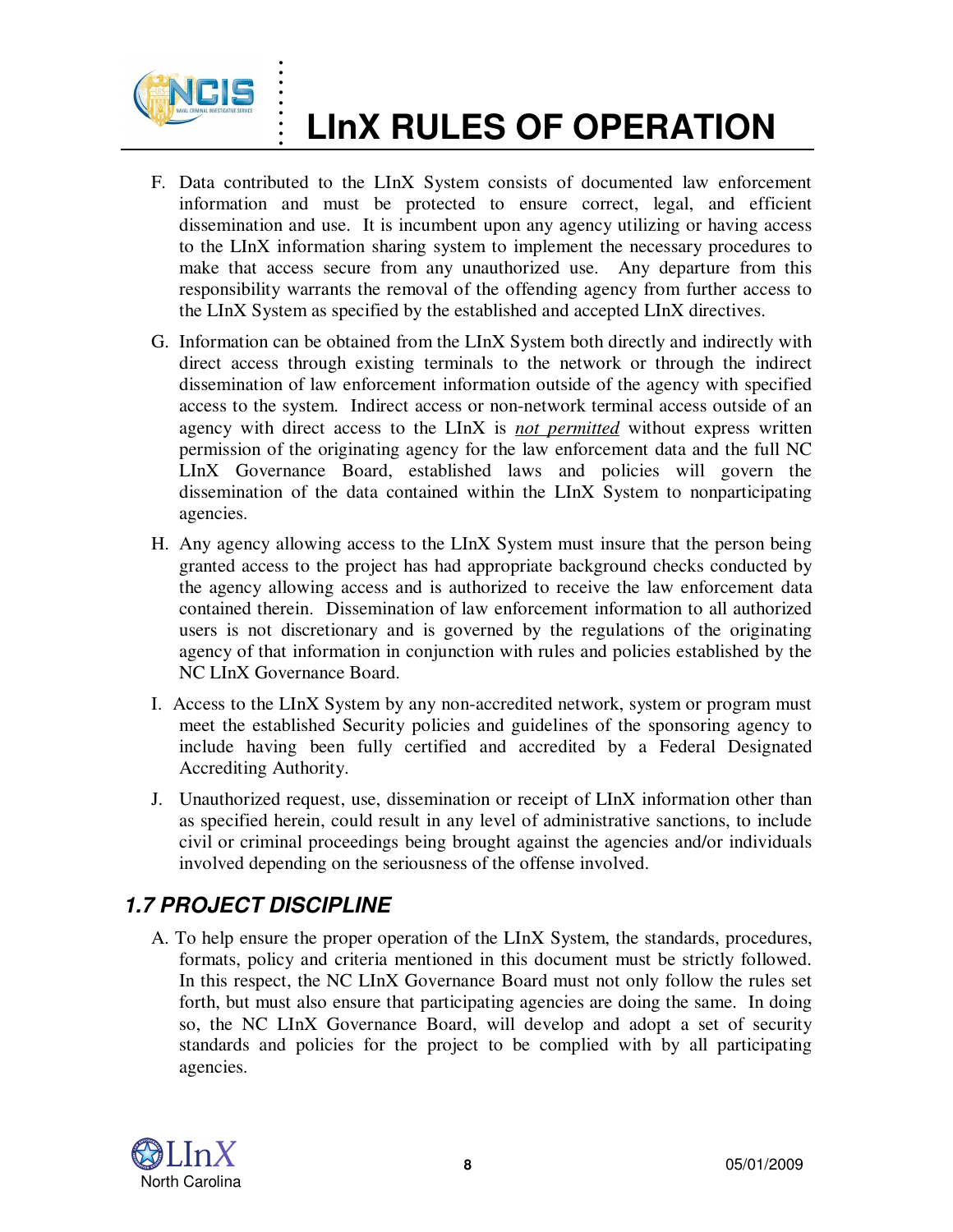

. . . . :<br>: . .<br>.<br>. . :<br>:<br>:

## **LInX RULES OF OPERATION**

- B. Complete, accurate, and timely records are essential to ensure the integrity of the LInX System. All participating agencies are encouraged to contribute all levels of structured and free text law enforcement records in a timely manner to afford the maximum accessibility of law enforcement information to the law-enforcement community in an up-to-date fashion. Although use of the LInX System is voluntary, delayed entries of records into the LInX System reduces or eliminates the possibility of addressing criminal or potential terrorist activities or having a significant impact on organized criminal problems within the region.
- C. Promptness in contributing, modifying, locating, expunging or eliminating records in the system helps keep the data warehouse free of outdated information.
- D. The LInX System also provides information for decision making by first responders, investigators, analysts, and the executive management of the participating lawenforcement agencies. The information furnished through the LInX System must be verified, validated and evaluated along with other facts known to officers, investigators, analysts, and administrators prior to action being initiated.

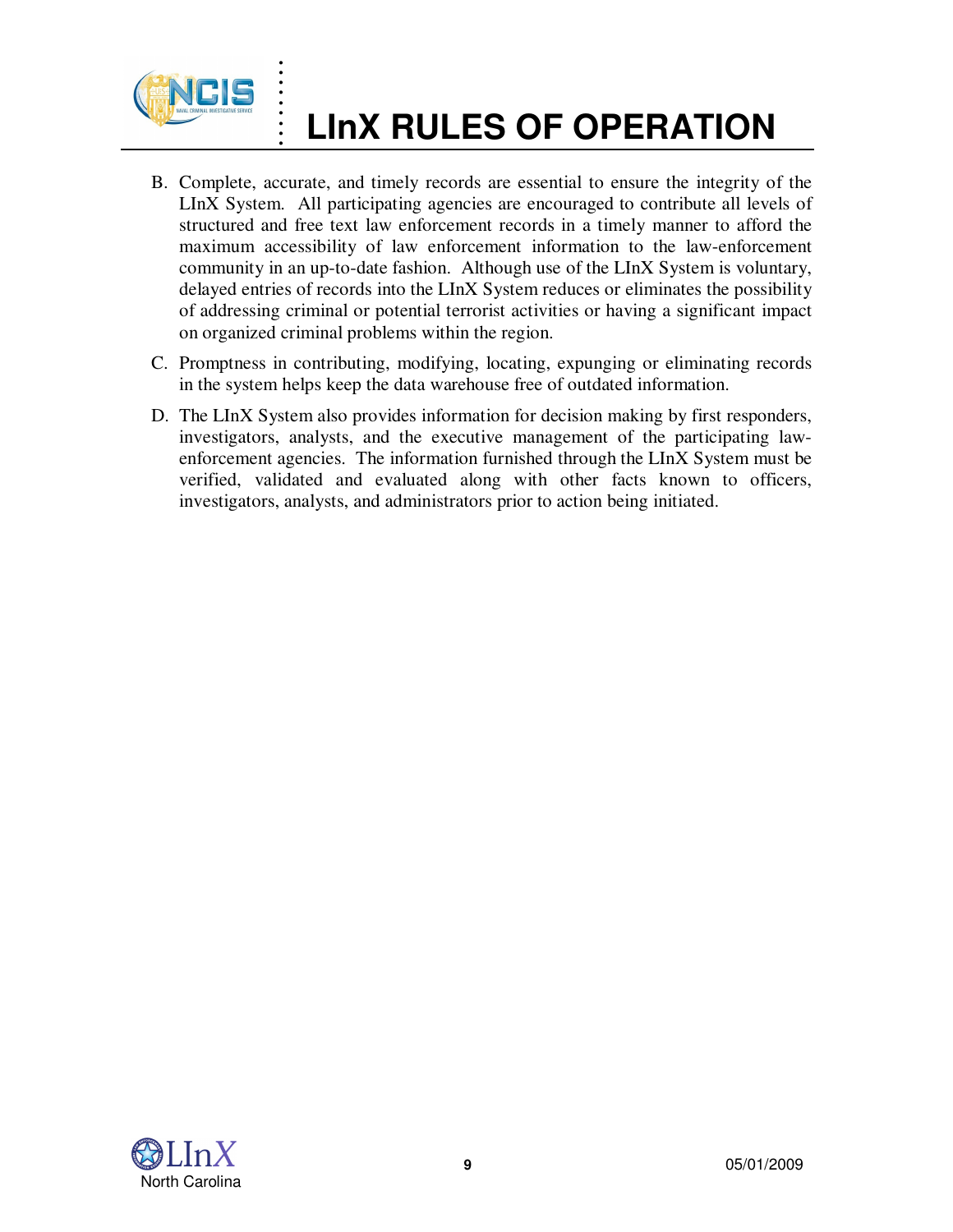

## **SECTION 2: LInX ACCESS RULES**

. . . . . . .<br>.<br>. . :<br>:<br>:

**Note; the following has application for the LInX data warehouse only, or the front porch network, or both at the discretion of the sponsoring agency, the NC LInX Governance Board and each of the participating agencies.** 

### *2.1 QUERY ACCESS*

There are currently four levels of access pertaining to the LInX System:

- A. Tactical Access. Users in this category are primarily concerned with conducting name, address or vehicle checks to identify dangerous individuals, locations and vehicles. They require time sensitive access to basic information, such as all information relating to safety of the officer (subjects dangerous/violent behavior, and prior violent activity associated with an address or vehicle), and basic pointer information for the officer to get additional information. This query level will also have a very basic capability to combine different disparate query entries such as physical descriptions, fuzzy names, phone numbers, vehicles, addresses and incidents, to determine levels of associations.
- B. Investigative/Analytical Access. Approved users in this category will have access to all incident information at the tactical level, plus all available free text investigative case information as defined by the contributing agency with all applicable free text analysis and link analysis capabilities.
- C. Administrative Access. Users in this category will be restricted to administrative LInX functions and they should not have access to any law enforcement information considered under Levels 1 and 2.
- D. Security Access. Users in this category can have access to the information considered under Levels 1 and 2, plus restricted functionality related to the management of audit and logging information files.

## *2.2 TACTICAL ACCESS*

Tactical access provides all participating agency users with the ability to conduct checks to identify dangerous individuals (by name, alias, descriptions, etc.), including addresses, vehicles and events associated with regional criminal related activity. The resulting messages provide all participants with the ability to have time sensitive access to law enforcement information, beyond basic wants or warrants, to include past law enforcement contacts and behavior or activities that were deemed to be dangerous or violent in nature, or any information that would provide for the tactical safety of any officer making queries of the system or the general public. This access level also provides a pointer directing the user or officer to get additional information about subjects of prior investigations from other participating agencies.

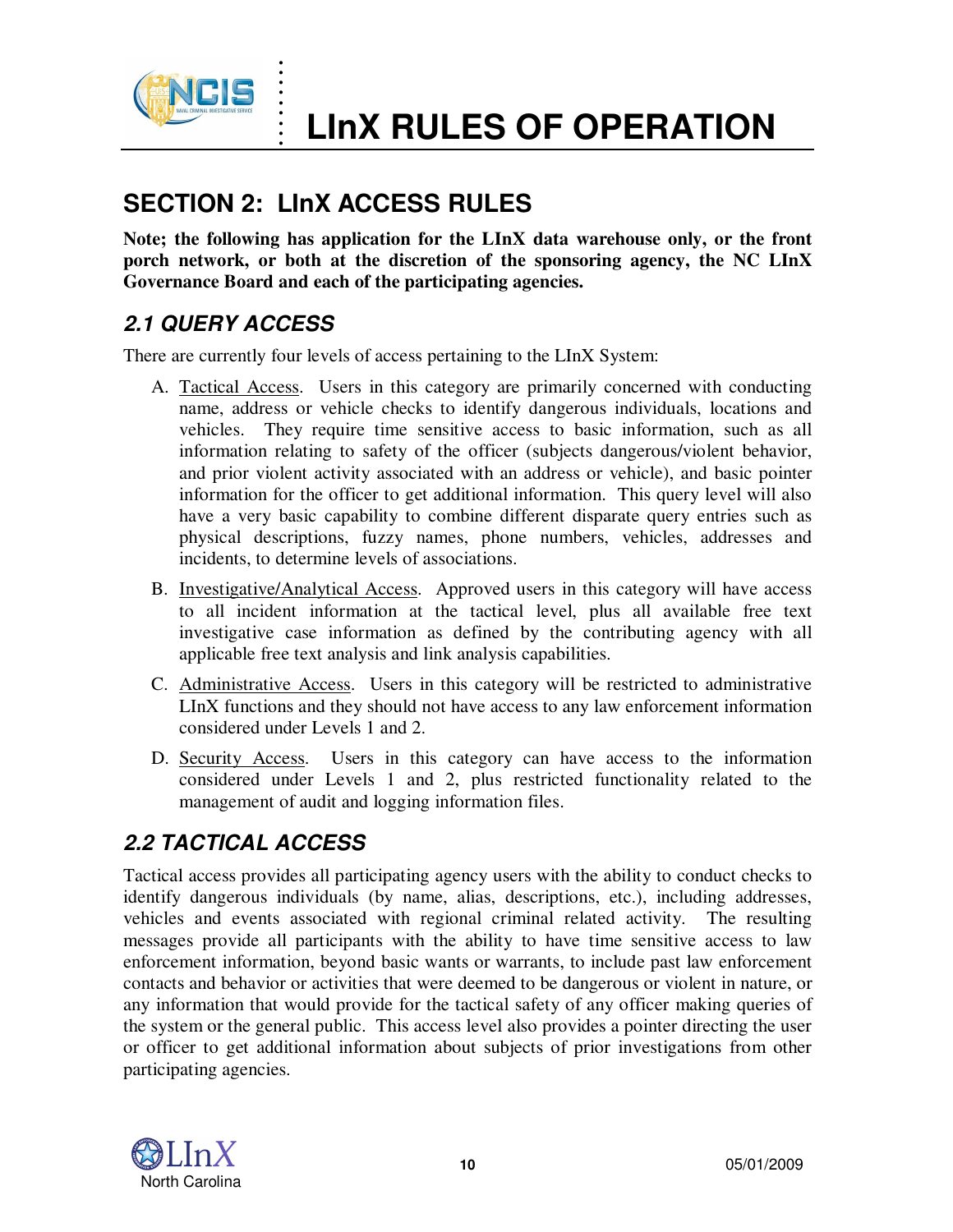

## **LInX RULES OF OPERATION**

It will be the responsibility of the requesting officer or agency, once having accessed the data warehouse, to contact the originating agency that entered the information and obtain permission from that agency to utilize that data in its entirety for any activity that could result in court testimony.

At this level of access the originating agency will have the responsibility/discretion to either release law enforcement information to the requesting agency or deny access to that agency.

## *2.3 FULL INVESTIGATIVE/ANALYTICAL ACCESS*

The investigative/analytical access provides an authorized individual access to analytical tools to conduct investigative analysis, crime problem studies, strategic evaluations, executive briefs, or the development of products based on the analysis of the combination of law enforcement information from all participating law enforcement agencies utilizing the LInX System.

The message format provided to the user will initially appear similar to the tactical message available to all participants regardless of access authority. The investigative/analytical query and resulting messages will enable the preapproved user to access more detailed information to include the ability to "drill down" from a name, place, event or other identified entity to accessing the actual documents or records from all participating agencies. This capability will enable the authorized user to examine documents, forms or other information to include structured and unstructured text and data fields to conduct free text analysis with free text entry queries in an unrestricted manner across all data sources. The user will have the ability to conduct a full analysis of all information obtained as a result of the approved query, utilizing tools such as (used by name for example only) i2 Analyst Notebook, Visual Analytics or other analytical software capabilities available for use by the data warehouse. The message received by the user will allow for the user to fully analyze the links and associations made through the analytical software, and to allow the user to examine the original documents and associations within those documents as a result of developed links and searches.

Access to the LInX analytical functions, to include all levels of available participating agency information contained within the system, or any other analytical capability of the system, will be unrestricted and fully available to preapproved users. The approval process is role based and must be approved by the agency head to obtain this level of access.

There will be no classified information contained in the LInX data warehouse, it will contain only "law-enforcement sensitive" data. All approved users will have access to the data warehouse dependent upon the role assigned to them by their agency Executive.

It will be the responsibility of the requesting officer or agency, once having accessed the data warehouse, to contact the originating agency that entered the information and obtain permission from that agency to utilize that data in its entirety for any activity that could result in court testimony.

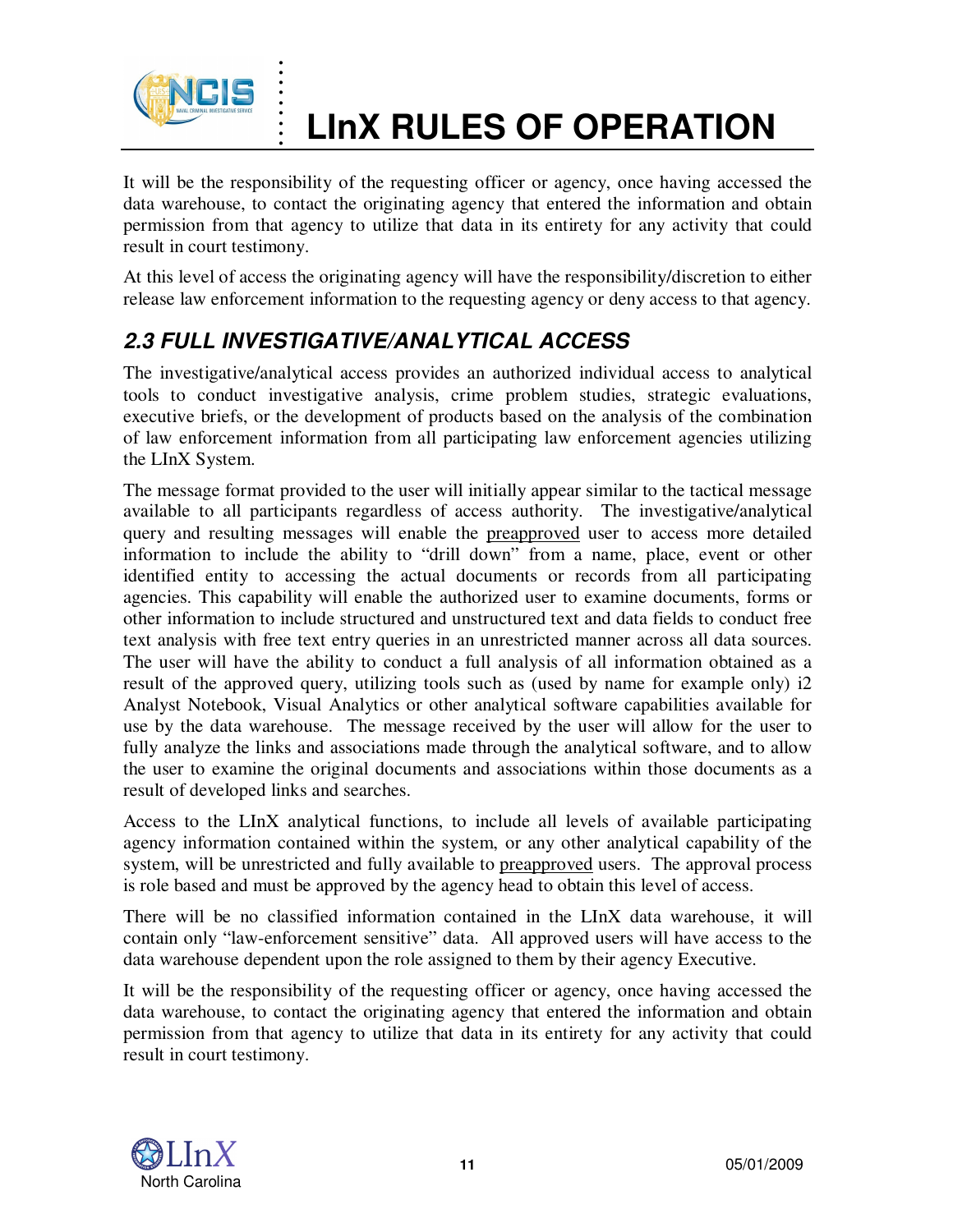

## *2.4 ADMINISTRATIVE ACCESS*

. . . . . . .<br>.<br>. . :<br>:<br>:

Administrative access provides an authorized individual access to the System Administration screens that are used to manage users and administrator accounts. There are several administrator access levels, the super user level, the system administrator level and the agency administrator level, each of which can only be accessed by designated administrative users based on their roles. At this access level administrators can find an existing user, add new users, edit user information, establish or change user rights, and disable or delete a user account. Each administrative access level addresses the following functionalities:

- A. Super-User Administrators are responsible for assigning the administrative and security access privileges to all users at all levels;
- B. System Administrators are responsible for assigning other system administrative privileges as well as assigning all agency administrative access;
- C. Agency Administrators are responsible for assigning user privileges within their individual agencies.
- D. Each level can also manage administrator accounts, but only for administrators at the same administrative level or below.

User's rights, also called user privileges, will determine what tasks a user can perform on LInX. User rights can also be established for system administrators at both the system and agency levels to ensure that administrator authority is appropriately restricted and does not exceed an agency's jurisdiction.

The personnel with administrative level access should not have general access to the Security, Tactical or Advanced Analytical screens. Tactical and Analytical users shall not have access to the administrative functions or screens.

## *2.5 SECURITY ACCESS*

Security access provides an authorized individual access to the LInX System security screens which are used to manage and produce audits and monitor the system use to ensure appropriate security is being maintained. Any transaction that involves users in the LInX System will generate an audit record. Audit logs allow system management to monitor use of the system and to investigate any activity to determine if it is in compliance with legal and administrative requirements governing the use of the system.

Security and audit logs will describe what type of action has occurred within the system, which user and user system or agency was involved, the date and time of the action, and the level of the query to include the results. The log identifies the kind of action that was taken, but does not store the actual results of the action. The types of actions that generate audit records include failed login, login, logout, added comment, updated comment, deleted comment, added user, updated user, deleted user, and general query.

Access to audit logs is determined as part of the establishment of user privileges. The type of access can also be confined to the system or agency levels. Super Users will not have security access

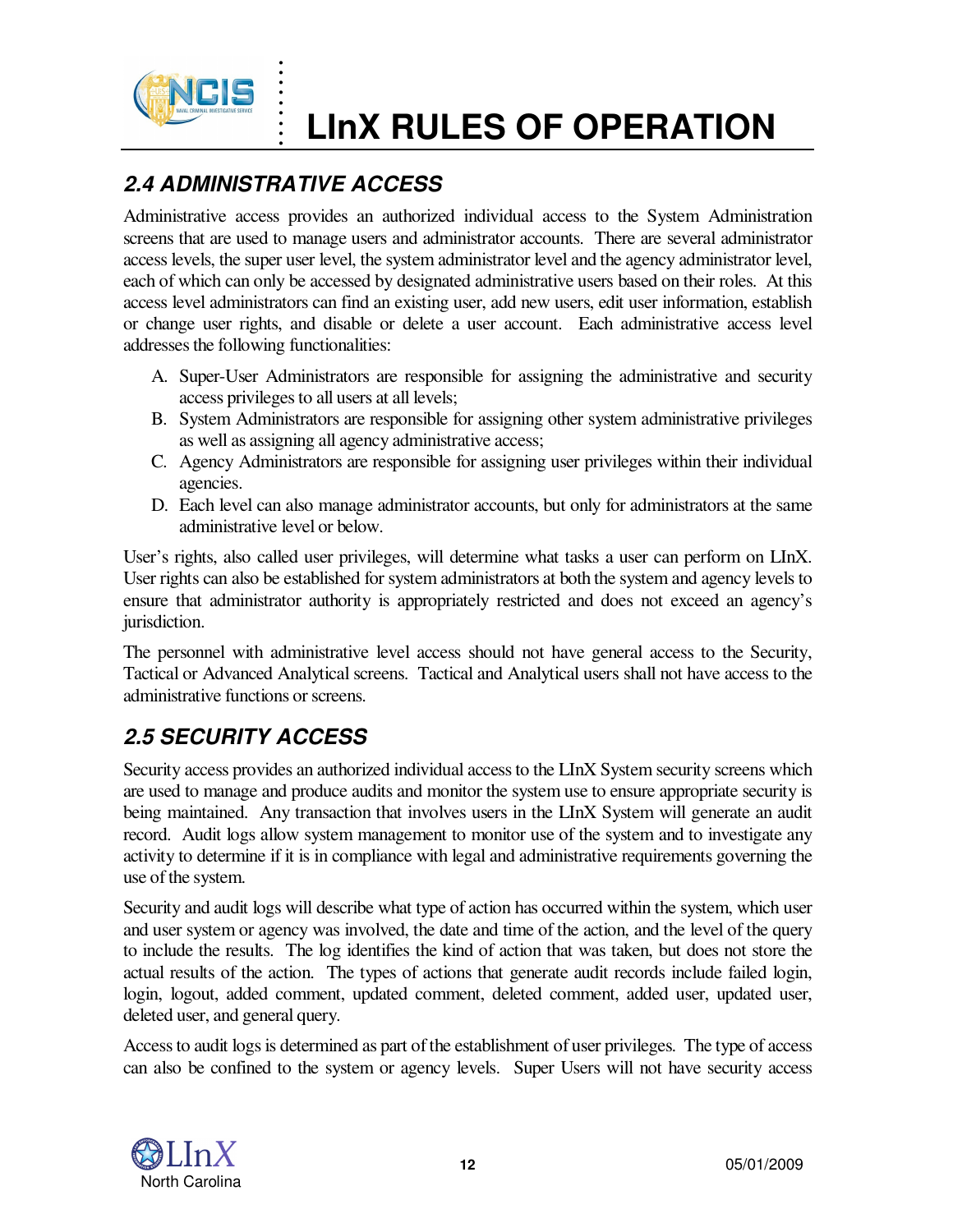

privileges for any system. The position of system administrator and security administrator shall not be held by the same person for any agency.

The personnel with Security level access will not have access to the Administrative functions or screens for the system. Administrative, Tactical and Analytical users will not be able to access the Security functions or screens for the system.

## *2.6 POSITIVE AND NEGATIVE QUERY RESPONSES*

#### **Negative Response to an Inquiry**

. . . . . . .<br>.<br>. . :<br>:<br>:

A negative response is transmitted when no law enforcement record match is found in the LInX System. A negative response to an inquiry may contain a header, the identification of the inquiring agency followed by a notification of no information available or a blank field within each searchable identifier inquired upon.

*A negative response should not be used as the sole basis for decision-making by the receiving entity.*

#### **Positive Response to an Inquiry**

A positive response is transmitted when a law enforcement record(s) is found in the LInX System data warehouse. A positive response contains identifying information by levels of probability for persons, vehicles, addresses and events, the involvement of the inquired subject, and the agency document identification number. In an investigative/analytical inquiry, the recipient will have the ability to utilize all of the retrieved information to conduct prescribed analysis.

*As with a negative response, a positive response should not be used as the sole basis for decision-making by the receiving entity.* 

*The results of a positive inquiry should never be utilized as the basis for any court authorized action such as a search warrant, arrest warrant, detention, property seizure, court authorized electronic surveillance, etc.* In all instances where further action is to take place based on any level of information obtained as a result of inquiries made to the LInX, that information must be confirmed, verified and validated with the originating agency(s) of the information entered into the data warehouse. Only original documents from the originating agency may be used to support any legal action(s) based on inquires through LInX. LInX screens may not be copied or reproduced in any fashion for use as the basis for any action that could result in court testimony, other than as specified herein with respect to the use of arrest and booking photographs.

## *2.7 INFORMATION ENTRY*

For the LInX data warehouse, the mode of information entry is accomplished through access to the originating agency's records management system data, information or other records source. Each of the participating agencies of the LInX System will normally utilize either an encrypted direct data transport link between the agency's record management system and the data warehouse or the physical front porch (data-mart). Agencies may also utilize other means of transporting data to the data warehouse such as data extracts, back-

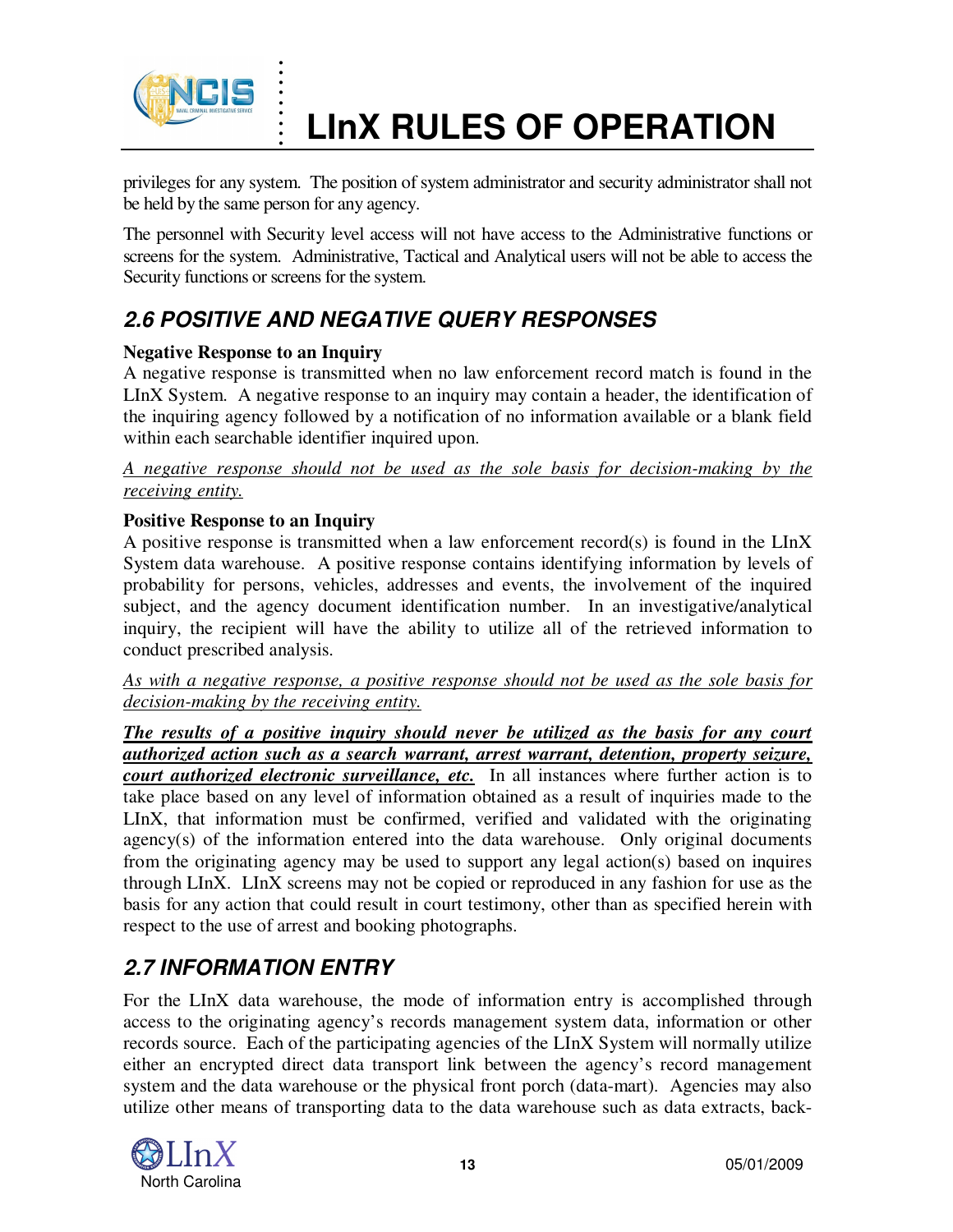

ups, and manual loads, at the discretion of the participating agency. The direct link will be utilized for updating the data warehouse on a regular scheduled or real-time basis.

In the front porch mode, an electronic data transfer will occur on an acceptable schedule to the originating agency, from the originating agency's records management system to the front porch then to the LInX data warehouse. Only that information agreed upon by the originating agency will be made available for transfer. The technology utilized for this mode of transfer will not allow for access into the originating agency's record management system, but will only allow for the one-way transfer from the originating agency to the LInX data warehouse.

### *2.8 INFORMATION MODIFICATION*

. . . . . . .<br>.<br>. . :<br>:<br>:

The purpose of a modification message is to add, delete, or change a portion of data that is part of a record. A record may be add, delete, or change **ONLY** by the originating agency that entered the original record at any time. Even though modification may only be initiated by the originating agency, the need for modification may be brought to the attention of the originating agency by any LInX participant through the use of a modification message. All LInX System users are highly encouraged to notify any participating agency of any information found in the LInX System to be incorrect or erroneous to allow that agency to correct or delete the information from their system and LInX.

## *2.9 INFORMATION PURGES/CANCELLATION*

The purpose of a purge or cancellation is to remove an entire law enforcement record or supplemental record(s) from any originating agency's files. When any record is canceled, all supplemental records appended to it will also be automatically canceled. A record may be canceled **ONLY** by the agency that originated the record. However, approved agency data integrity staff may request cancellation of a record in the LInX data warehouse when a serious error is detected with immediate notification made to the originating agency. A record should be immediately canceled by the originating agency when it is determined to contain fatal errors or is ordered purged or expunged by a judicial order.

## *2.10 ERROR MESSAGES*

A project approved and established error message advises of an error in the LInX System for all data warehouse transactions.

## *2.11 ADMINISTRATIVE MESSAGES*

Administrative messages are utilized to advise users of the LInX System status.

A. An administrative message is transmitted in the format approved and accepted by the sponsoring agency, or designated technical advisory group. Prescheduled maintenance or scheduled outages will be posted on the opening page immediately after sign-in.

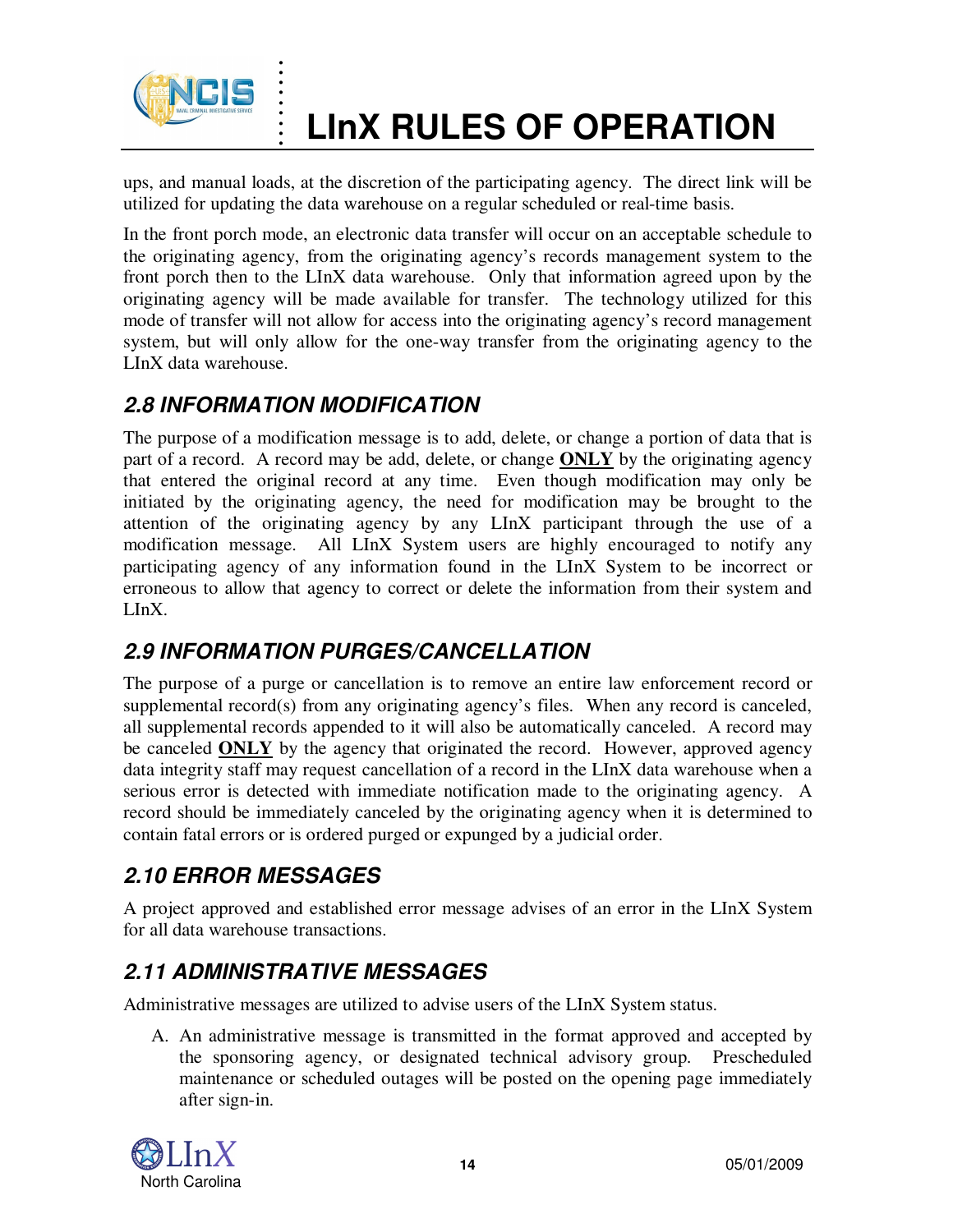

## **LInX RULES OF OPERATION**

- B. A message will be transmitted when the LInX System is determined to be out of service. The date and time the system is going out of service is provided as applicable, and the reason, e.g., Out Of Service Today For File Maintenance, etc.
- C. A message will be transmitted when a defective transmission (caused by line noise, imperfect transmission of message by the control terminal equipment, time out, etc.) is received at the LInX data warehouse.

All administrative messages will be received upon sign-in by all participating agency terminals regardless of the level of participation in the LInX System.

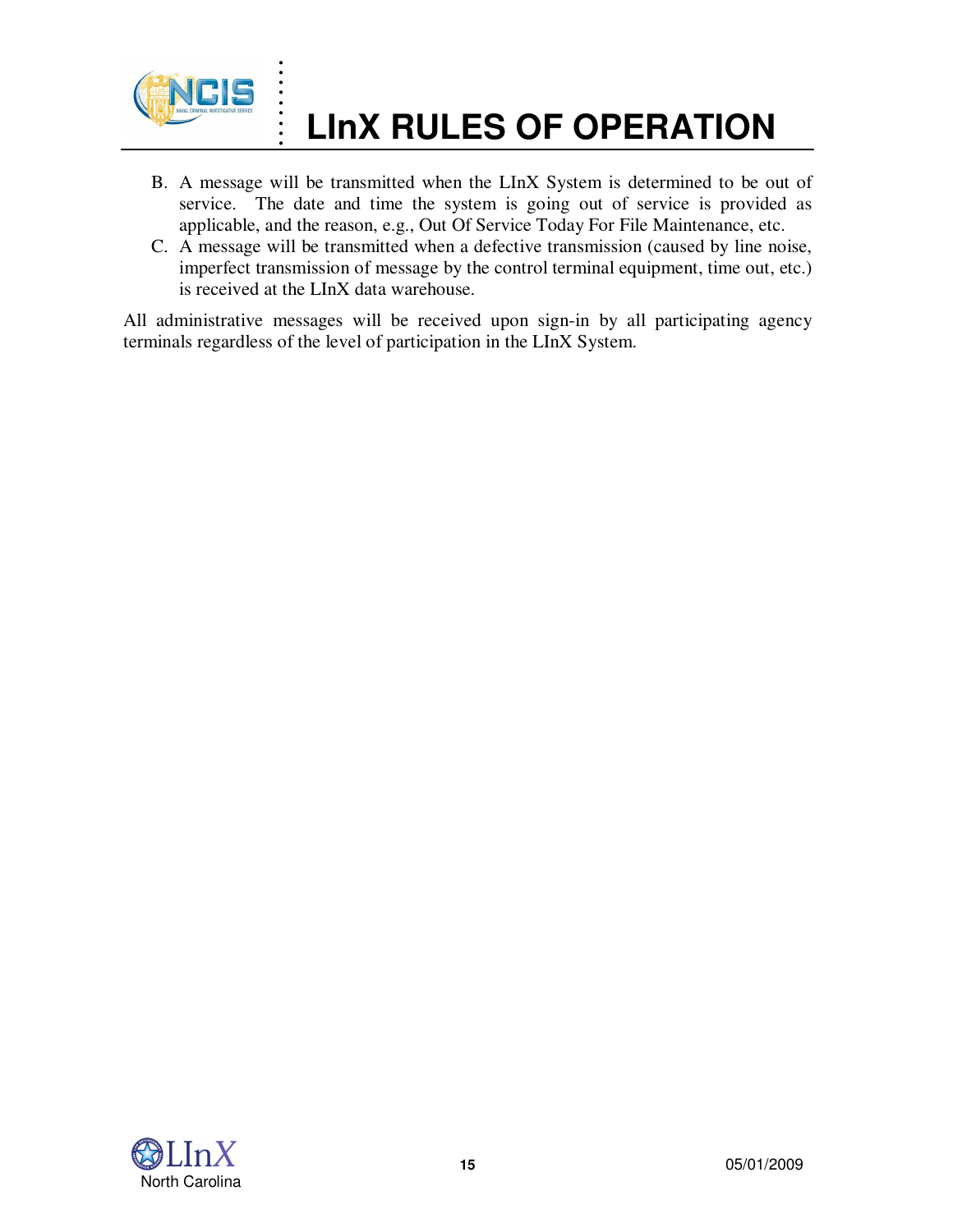

## **SECTION 3: QUALITY CONTROL, VALIDATION, AND OTHER PROCEDURES**

### *3.1 MAINTAINING NETWORK INTEGRITY*

The primary responsibility for the entry and maintenance of accurate, timely, and complete records lies with the originating agency. However, an approved Administrative Working Group (AWG) can assume a degree of administrative oversight of the data warehouse should the NC LInX Governance Board decide to adopt the practice. Accordingly, the AWG (or other approved entity), would institute appropriate and reasonable quality assurance procedures for all of the users. In relation to Title 42, United States Code 3771, there is a standard that is prescribed for investigative records management and, upon approval of, and with the concurrence of the NC LInX Governance Board and each participating agency; the establishment of maintenance standards for these records could follow these accepted standards. Criminal justice agencies specifically have a duty to maintain records that are accurate, complete, and up-to-date. To ensure reasonably sufficient record management, the AWG would ensure that there are clearly communicated security standards, audit standards, personnel training standards and allow accurate and upto-date records and proper/secure dissemination of same. Standards will be established by the NC LInX Governance Board with regard to security, audit, and training.

#### **Security:**

Security standards are documented in the LInX System Security Authorization Agreement (SSAA) and the NC LInX System Security Policy (SSP). The SSAA documents personnel, physical and technical security, user authorization and authentication, as well as information on dissemination and utilization, while the SSP documents the system policies, processes, etc.

#### **Audit:**

The AWG can establish an audit procedure for users, and agencies to ensure compliance with the LInX SSP and other established regulations. In addition to audits conducted, the LInX System shall be independently audited at least once every two years (or other acceptable period designated by the sponsoring agency in conjunction with the NC LInX Governance Board), by an independent audit staff. The objective of this audit is to verify adherence to policy and regulations and is termed a compliance audit. In order to assist in this audit, if required, each user will respond to a preaudit questionnaire which will serve as the audit guideline. A compliance audit by individuals, agencies or the entire system may be conducted on a more frequent basis should it be necessary due to failure to meet standards of compliance or suspicion of misuse.

Compliance audits shall at least cover the following areas:

A. **Accuracy:** Any entry should contain only data that is deemed correct by the contributing agency. In addition, agencies should maintain necessary audit

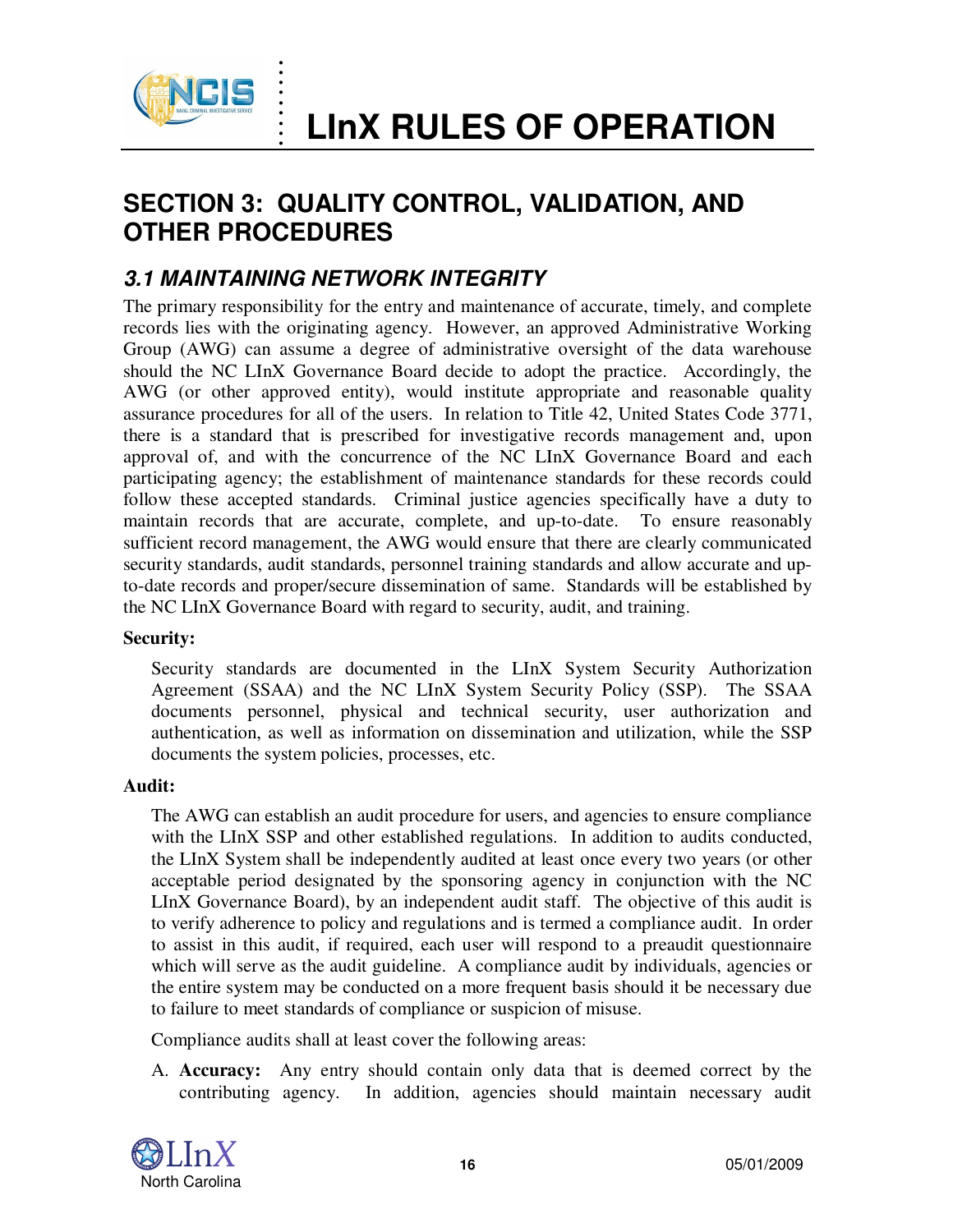

## **LInX RULES OF OPERATION**

documentation for the prescribed period of time as required by established laws and policies. They should also ensure that audit documentation is available from all users accessing the LInX.

- B. **Completeness:** Information contained in an entry from a law enforcement record to be disseminated into the system will contain all of the available associated records that can be legally disseminated by the contributing agency, and will be comprised of all the pertinent available information.
- C. **Timeliness:** Exposure, modification, update, and removal of information are completed as soon as possible after information is available and information is processed and transmitted in accordance with established standards.
- D. **Security:** All participating organizations will comply with the SSAA, and the SSP adopted by the NC LInX Governance Board. It is the responsibility of each participating organization to protect its sensitive law enforcement information against unauthorized access, ensuring confidentiality of the information in accordance with all laws, policy, regulations, and standards. The security for sensitive information includes eliminating that information from exposure to the LInX System.
- E. **Dissemination:** All information will be released in accordance with applicable laws, regulations, and policies established by the NC LInX Governance Board. An audit capability will be maintained in the system to track the access of information by participating agencies and users to ensure access by only the appropriate authorized person. In addition, the AWG could ensure that documentation based on the scheduled security audits is available to assist in biennial audits.

#### **Training:**

The AWG or their designees, in conjunction with other approved entities can:

- A. Train, and affirm the proficiency of system (equipment) operators in order to assure compliance with SSP and other accepted policies and regulations;
- B. Biennially, reaffirm the proficiency of system (equipment) operators in order to assure compliance with SSAA and SSP;
- C. Maintain records of all training;
- D. Initially provide all law enforcement personnel with basic training to ensure effective use of the System and compliance with the SSP and other accepted policies and regulations;
- E. Make available appropriate training for criminal analysts and criminal justice practitioners other than sworn personnel;
- F. Provide all participating law enforcement agencies and other practitioners with continuing access to information using methods such as roll call and in-service training;

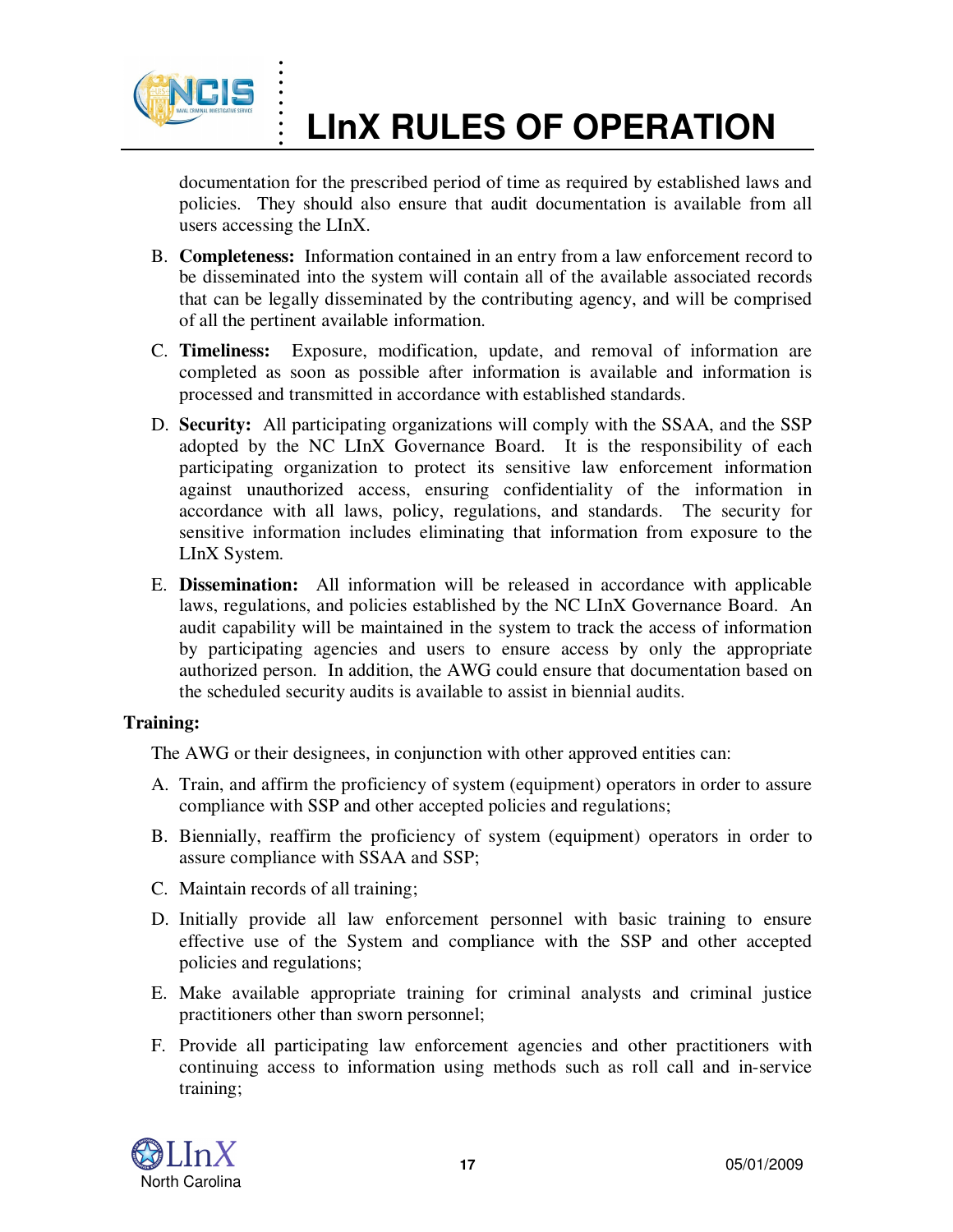

## **LInX RULES OF OPERATION**

- G. Provide peer-level training on System use, regulations, policy, audits, sanctions, and related civil liability for criminal justice administrators and upper-level managers; and
- H. Annually review all curricula for relevancy and effectiveness.

## *3.2 MAINTAINING THE INTEGRITY OF LInX RECORDS*

Agencies that participate in and contribute records to the LInX System are responsible for their accuracy, timeliness, and completeness. The integrity of the data warehouse will be maintained through: 1) automatic normalization upon retrieval to NCIC standards; 2) automatic refresh of data which will provide for expungement and purging of records; 3) quality control checks by the appropriate entities; and 4) periodic crosschecks of all records on file for validation by the agencies that entered it. This section addresses quality control and validation procedures.

#### **Accuracy:**

The accuracy of the law enforcement records is an integral part of the LInX System. The accuracy of a record is the sole responsibility of the originating agency.

#### **Timeliness:**

Records must be contributed promptly to ensure maximum system effectiveness. Prompt availability is defined as regular updating of the data exposed to the LInX System by participating agencies of all law enforcement data, as established and defined by the NC LInX Governance Board.

- **1. Timely modification** of a record is that which occurs as soon as possible following the detection of erroneous data in an existing law enforcement record and as soon as possible following the exposure of data to the system.
- **2. Timely contribution** of a modification occurs as soon as reasonably possible once the record in question has been retrieved from the originating agency.
- **3. Timely removal** from the system requires immediate removal of the record once the originating agency has documentation that the information is not accurate or contains false information or should be removed or purged from the system as a result of any other action.

#### **Completeness:**

Complete records (defined as all of the available records that can be legally disseminated by the contributing agency contained within the contributing agency RMS or other appropriate databases) which include all law enforcement information that was available with reference to any entity at the time of contribution to the system. Validation should include a review of whether additional information which is missing from the original entry that could be added has become available for the record.

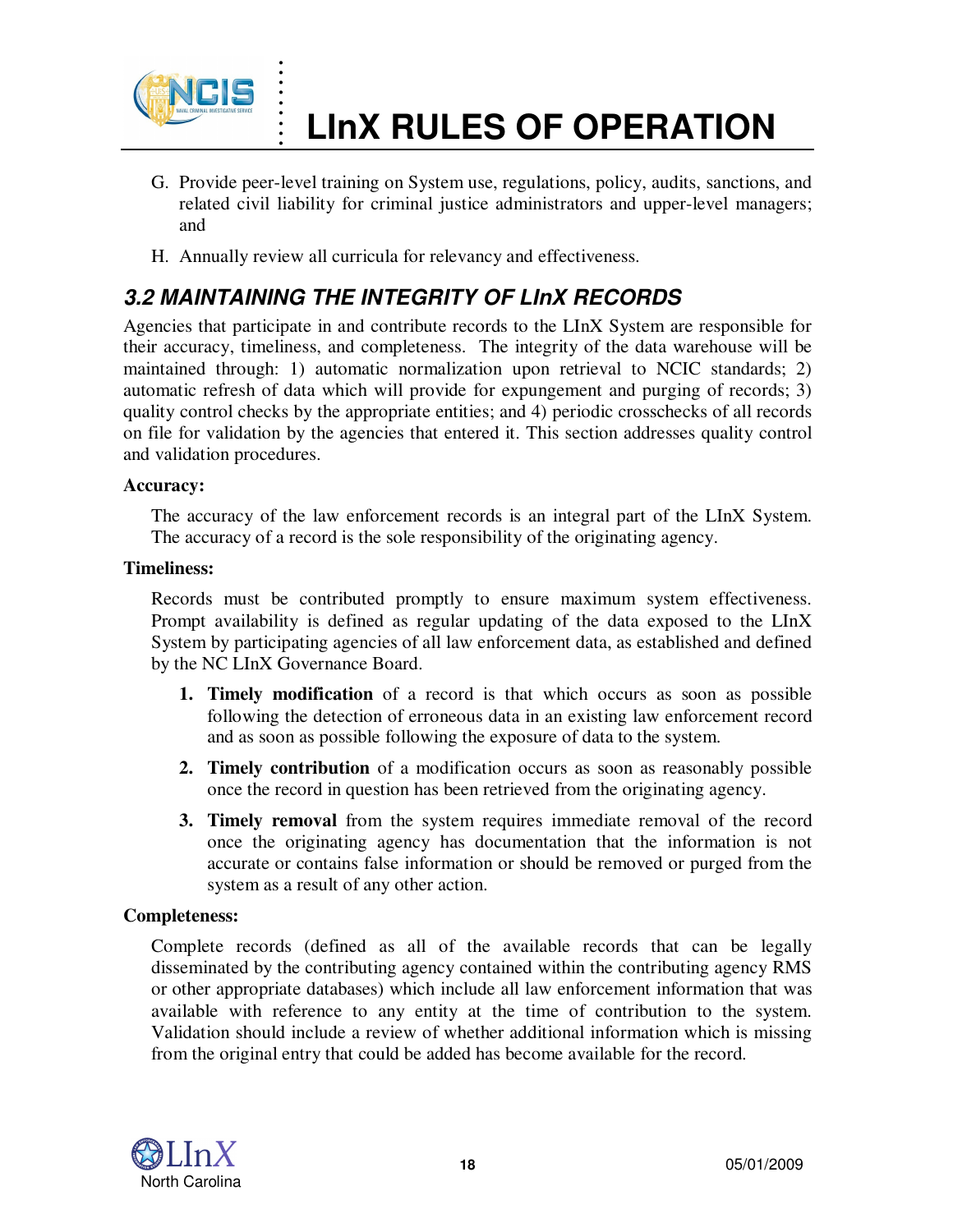

## *3.3 QUALITY CONTROL*

. . . . . . .<br>.<br>. . :<br>:<br>:

The AWG (or other approved entity), and agency personnel can periodically check records contributed for accuracy. *All* errors discovered by or reported to the AWG in the records are classified as serious errors. This classification determines that immediate action must be taken by the originating agency.

#### **Procedures for Errors**

In connection with maintaining the integrity of the records, each agency should develop and maintain stringent quality control procedures to ensure that all records contributed to the LInX System are kept accurate, complete, and up-to-date. Upon notification of serious errors, the originating agency will correct the record and the LInX System will retrieve any modified records reflecting accurate information to be included in the data warehouse.

Assumption of a limited responsibility for the cancellation of participating agencies' entries, in connection with the foregoing quality control procedures, does not make the sponsoring agency, NC LInX Governance Board or its designated representatives the guarantor of the accuracy of LInX System records. The originating agency retains complete responsibility for the accuracy, completeness, and current status of its law enforcement records contributed to the LInX System.

### *3.4 VALIDATION*

A validation request obliges the originating agency to confirm that the record is complete and accurate. Validation is accomplished by reviewing the data contributed to the LInX System and supporting documents in consultation with the appropriate officer, agent, prosecutor, court, or other originating entity. In the event the validation is unsuccessful the entering authority must make a determination based on the best information and knowledge available whether or not to retain the original entry in the LInX System.

The originating agency will receive requests for records to be validated and will in turn provide validation to the approved LInX user as appropriate in a timely manner, as established by the NC LInX Governance Board, with the full concurrence of each participating agency. Validation procedures will be formalized by the NC LInX Governance Board, with the full concurrence of each participating agency, and copies of these procedures must be on file for review during any audit. In addition, documentation and validation efforts must be maintained for review during such audit.

Validation certification means that:

- A. The records obtained through the query have been reviewed and validated by the originating agencies;
- B. The records which are no longer current have been removed from the LInX System and all records remaining in the system are valid and active;
- C. Records contain all available information; and
- D. The information contained in each of the records is accurate.

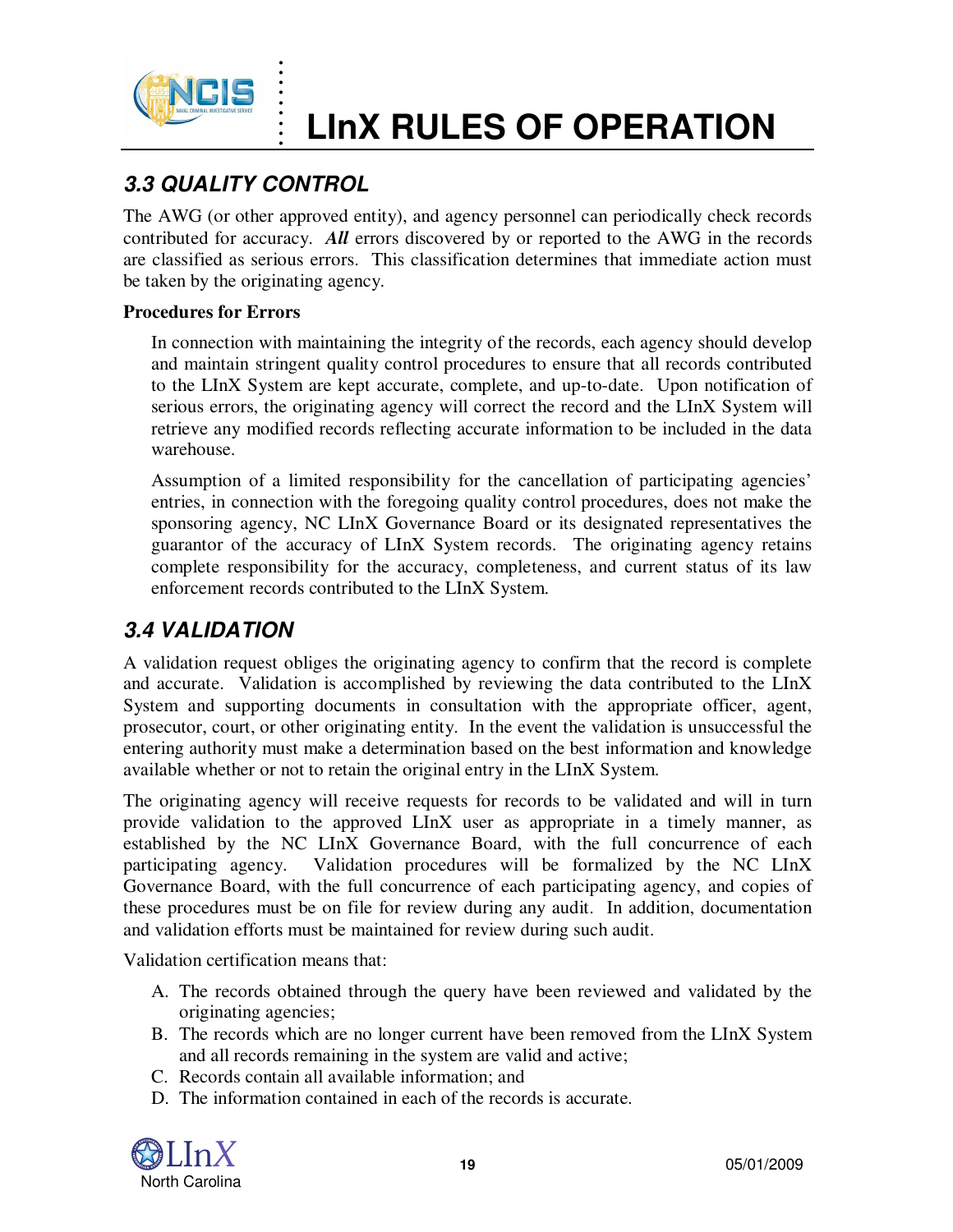

## **LInX RULES OF OPERATION**

### *3.5 RETENTION OF LInX SEARCH RESULTS*

A. When an operational inquiry on an individual, vehicle, address, phone number or event yields a valid positive response, any information retained or produced printout showing the inquiry and the record(s) on file in LInX may not be utilized in any fashion or retained in the agency files without the authority of the originating agency, and will not be intended for use in directly documenting probable cause.

*Any documentation copied from LInX in any manner or placed in an agency's records will be marked accordingly as indicated below and maintained as a permanent part of those records, subject to the authorization and approval of the originating agency.* 

- B. If for any reason of exigency a LInX inquiry yields positive investigative information that must be printed or reproduced in any manner (as a matter of national security or immediate thereat to life), or maintained as an official record within an agency, the employee or analyst (if different from the requesting law enforcement officer, i.e. radio dispatcher, records clerk, etc.), making the inquiry should note directly on the terminal-produced copies precisely:
	- 1. how the information was obtained;
	- 2. when the information was obtained (date/time stamp recommended);
	- 3. who the information was produced for/provided to;
	- 4. initial and date all documents;
	- 5. forward the documentation to the appropriate officer or agency which should be retained in the inquiring agency's investigative case file.
- C. If for any reason of exigency photographs are printed from the LInX System for use in suspect identification, witness elimination or an emergency line-up, those photographs must be marked as above and handled in a manner consistent with the rules of evidence. Notification of the originating agency of the use of the photograph will be made within a reasonable period after the use of the photograph, (please refer to Section 1.2.1 herein for further guidance).

### *3.6 TERMINAL AND/OR LINE FAILURE*

- A. Every effort will be made to notify users when the LInX System server is going out of service. Each participating agency is also in turn responsible for notification of member agencies when servers connected to the LInX System will be out of service. However, when the LInX server goes out of service unexpectedly, an out-of-service message will be provided for that server. Operational failure of a user's terminal may result from one of four conditions:
	- 1. The LInX Server is out of service;
	- 2. The control server fails or is out of service;
	- 3. A circuit/network problem; or

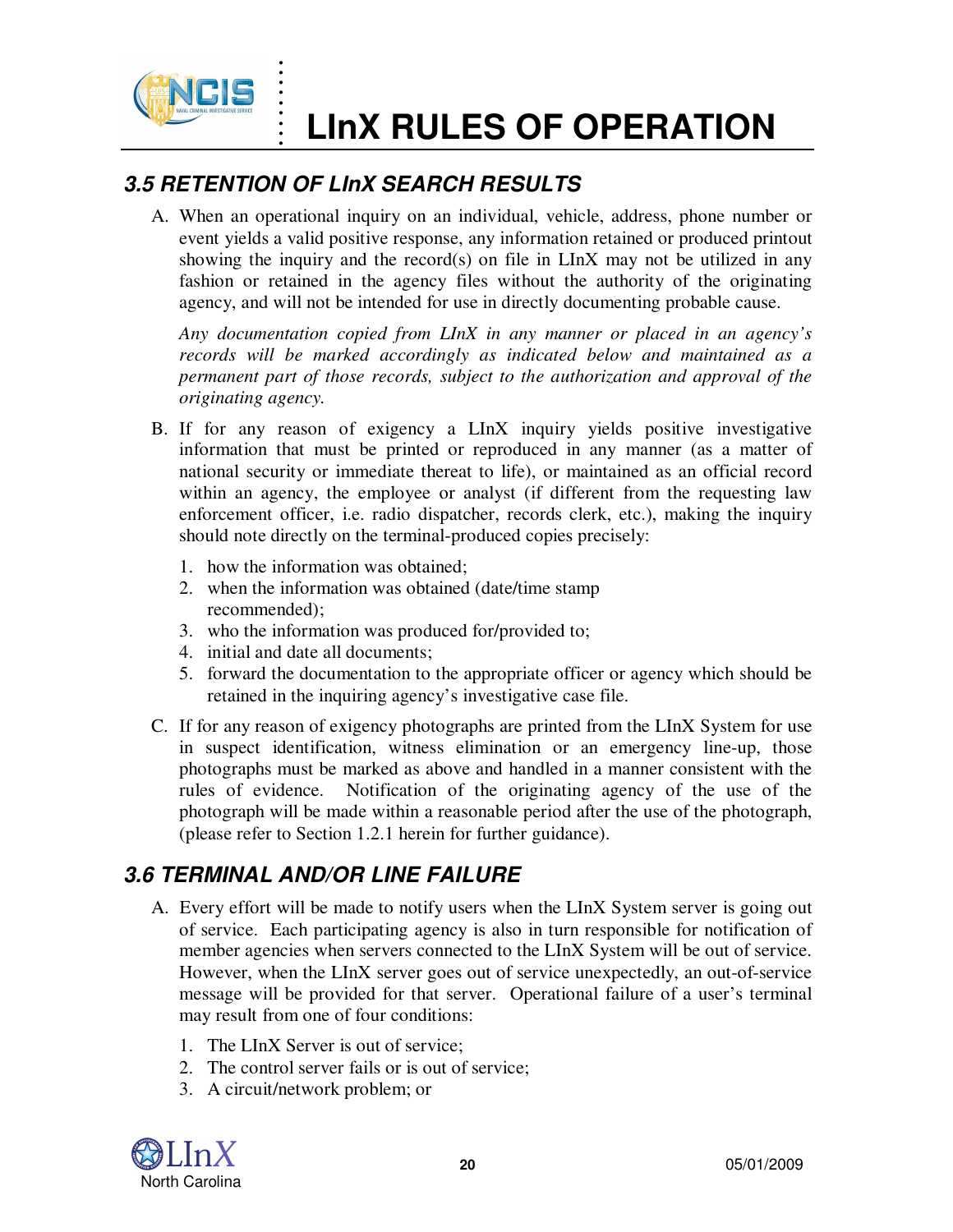

4. The user's work station malfunctions.

. . . . . . .<br>.<br>. . :<br>:<br>:

- B. When there is system line difficulty or malfunctioning of a data set, the area office of the vendor providing communication service will be immediately notified. It is not always possible to make a specific diagnosis of the trouble. In some cases, it is only known that an agency is not responding or is not responding properly to the LInX server query. If, after a reasonable amount of time, the user's problem has not been rectified, the agency will be requested to contact the vendor or maintenance provider and affect the appropriate adjustments.
- C. When an out-of-service status is indicated procedures as established in the formalized system maintenance procedures will be followed. All help desk notifications and technical support will be managed through the level 1 maintenance help desk by the agency approved System Administrator.

## *3.7 FILE REORGANIZATION AND PURGE SCHEDULE*

During the dynamic or regularly scheduled data warehouse updates retrieved from the originating agencies' RMS through the front porch, records that require expunging, purging or modification will be automatically accomplished by an established data warehouse purge or modification procedure.

## *3.8 RESTRICTED SERVICE*

Users are advised of restricted service periods will be advertised through the sign-on user screen administrative messages. When the system goes out of service for more than 15 minutes without having previously sent an out-of-service message, a regional notification will be made to advise users of the outage. A "hot-line" telephone number will be available for contact in order to determine/resolve connectivity issues.

### *3.9 LINX NUMBERS*

Each law enforcement record entry message that is accepted for storage in the LInX System data warehouse is assigned a unique LInX number for record identification purposes. The number consists of numeric characters that identify the originating agency for the document. The numbers are not assigned sequentially. The only effect this has on the users is that they cannot expect to find agency law enforcement data within the LInX System entered in sequentially increasing values.

## *3.10 FEATURES*

The unique capabilities of the LInX data warehouse are delineated in multiple documents reflecting the system functionalities and features and will not be repeated herein.

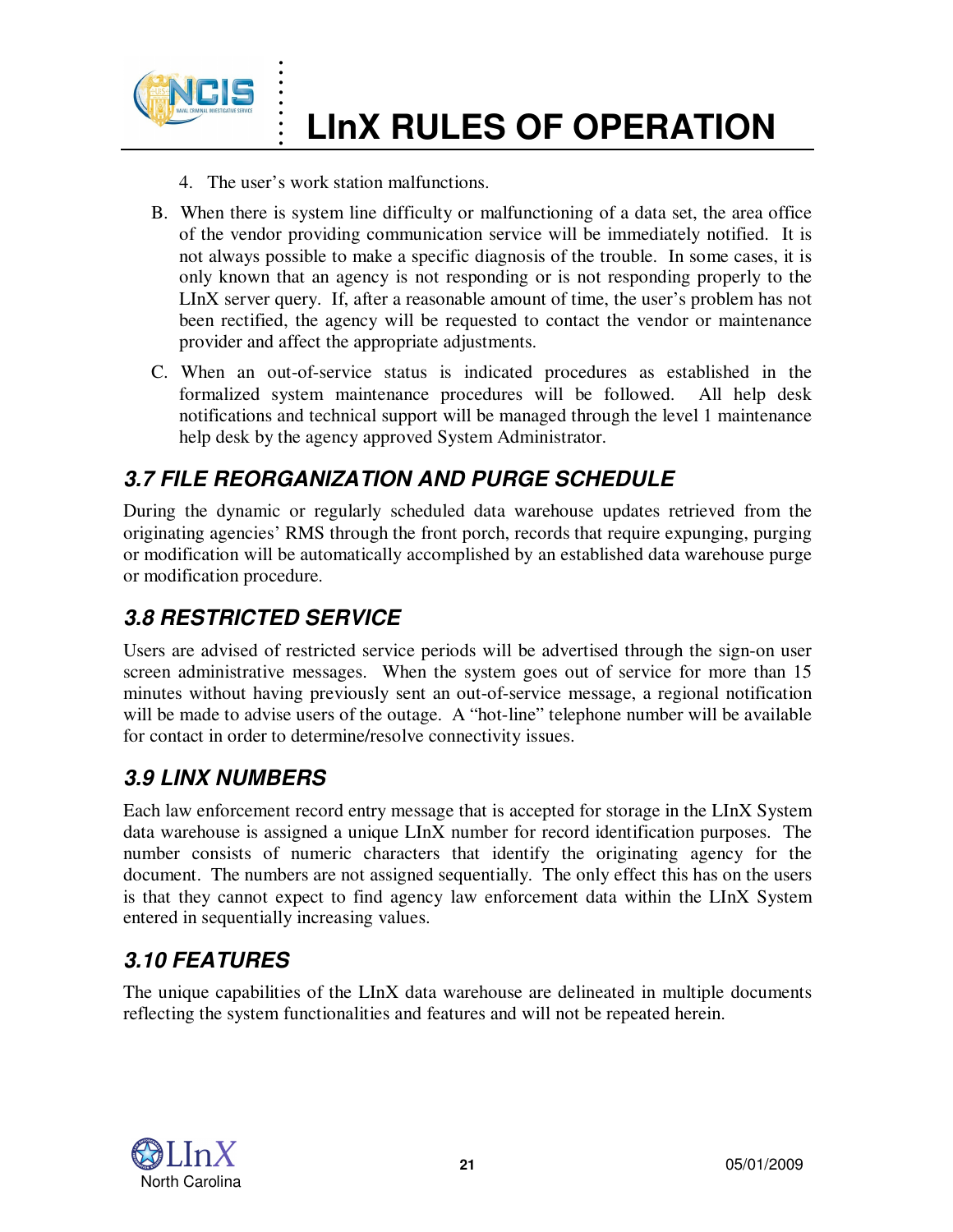

## **SECTION 4: RESPONSIBILITIES FOR AGENCY CONTROL**

### *4.1 RESPONSIBILITIES*

. . . . . . .<br>.<br>. . :<br>:<br>:

The technical development of the North Carolina LInX System is managed by NCIS as the sponsoring agency in cooperation and with advice, counsel and guidance from the participating federal, state, county and municipal law enforcement partner agencies that constitute the North Carolina LInX Governance Board. The operation, concept and design of the LInX System is managed and controlled by the sponsoring agency in full partnership with the NC LInX Governance Board which provides advice, counsel and guidance on the use, direction and operation of the system. The participating agency executives act as the NC LInX Governance Board providing policy, advice, counsel and guidance on the administrative and operational control and use of the system. The sponsoring agency is responsible for planning and approving necessary hardware, software, funding sources, and training for access to all aspects and levels of the LInX System data warehouse by all authorized participating agencies within the region.

The NC LInX Governance Board consist of the executive managers of all of the participating agencies contributing law enforcement information and data to the LInX System within the region, which includes all federal, state, county and municipal participants. Agency executives who provide advice and guidance as the NC LInX Governance Board, all exercise equal rights and input over the management and direction of the LInX System in full partnership with NCIS. For the purposes of agreements between agencies each Chief, Sheriff, Special Agent in Charge, Director, or Public Safety Director as the head of an agency participating in and contributing to the LInX System will have equal input regardless of the jurisdiction or size of the department. In all instances, agreements obtained through briefings, discussions and presentations will be made by a vote with a simple majority carrying the vote. In all instances agency representation regardless of jurisdiction and affiliation will be limited to one voting participant per agency, with each vote being equal to that of the other participants, regardless of the size and jurisdiction of the agency.

The participating agency executives shall meet as the NC LInX Governance Board to address policies, issues, concerns, modifications, upgrades or any business directly related to the LInX System. Decisions made in this fashion will be binding to all participants who have previously agreed to contribute law enforcement information into the LInX System.

The participating agencies have established a Memorandum of Understanding (MOU) with the sponsoring agency that each agency executive has signed, committing that agency to participation in LInX and participation on an equal basis in partnership with the sponsoring agency. Each agency will agree that decisions made in the above described manner, with regard to the LInX System within the region, will be binding to that agency only with regard to their participation in the LInX System. In all cases, each agency retains ownership of all data exposed within the LInX System and stored within any data warehouse supported by the system.

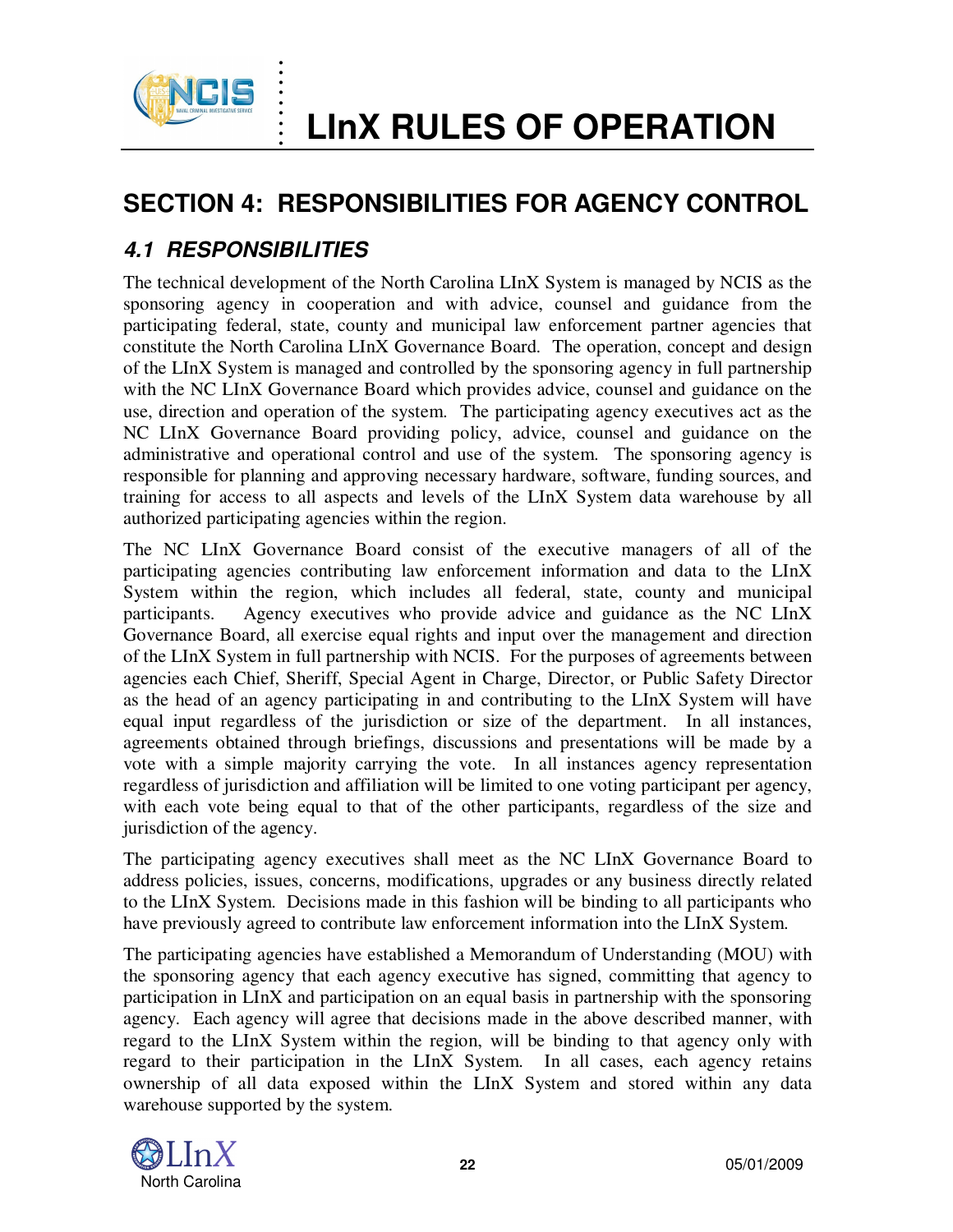

## **LInX RULES OF OPERATION**

The NC LInX Governance Board has the right to admit or remove any agency within the region for participation in, or having access to the LInX data warehouse.

*Admission or removal of any participating agency will require a unanimous decision by the participants through the governance process*.

## *4.2 COMMITTEES and WORKING GROUPS*

### *General description:*

The NC LInX Governance Board may utilize multiple levels of committees and working groups to conduct the business of running the program within the region. Several standard committees may be operated as a matter of routine by the NC LInX Governance Board, while others may be formed for specific tasks then disbanded at the conclusion of that task. Standing committees established should include at least, an Executive Committee and an Oversight Committee. Working Groups should at least include the Administrative Working Group as well as Legal, Technical and User Working Groups.

### **Executive Committee:**

The Executive Committee (EC) should be formed from executive members of the "active" participating agencies in the program. The EC may meet on behalf of the full Governance Board and address the day-to-day dealings with connectivity, expansion, inter-agency issues, or any other matters that require immediate executive level attention to resolve. The EC will have the authority to address anything relating to the LInX System that does not require the attention of the full NC LInX Governance Board as a body, such as matters directly impacting system wide performance, operational procedures, LInX wide general policy formulation, system resources, budget, or overall operational capacity.

### **Oversight Committee:**

Refer to Section 5.1 herein

### **Other Working Groups:**

The NC LInX Governance Board will be encouraged to form specialized working groups (such as the AWG as discussed in Section 3, herein), to address specialized issues or conduct specialized evaluations or provide feedback on specific LInX issues or functions. The working groups may be formed at the discretion of the NC LInX Governance Board and will consist of personnel from the participating agencies with expertise in the areas of interest. The working groups will report either to the EC or directly to the NC LInX Governance Board, at the discretion of the Board.

Recommended permanent working groups include Legal, Technical and User groups should meet regularly and should be actively engaged in all aspects of the program. The evaluations produced by these groups are for the benefit of the sponsoring and participating

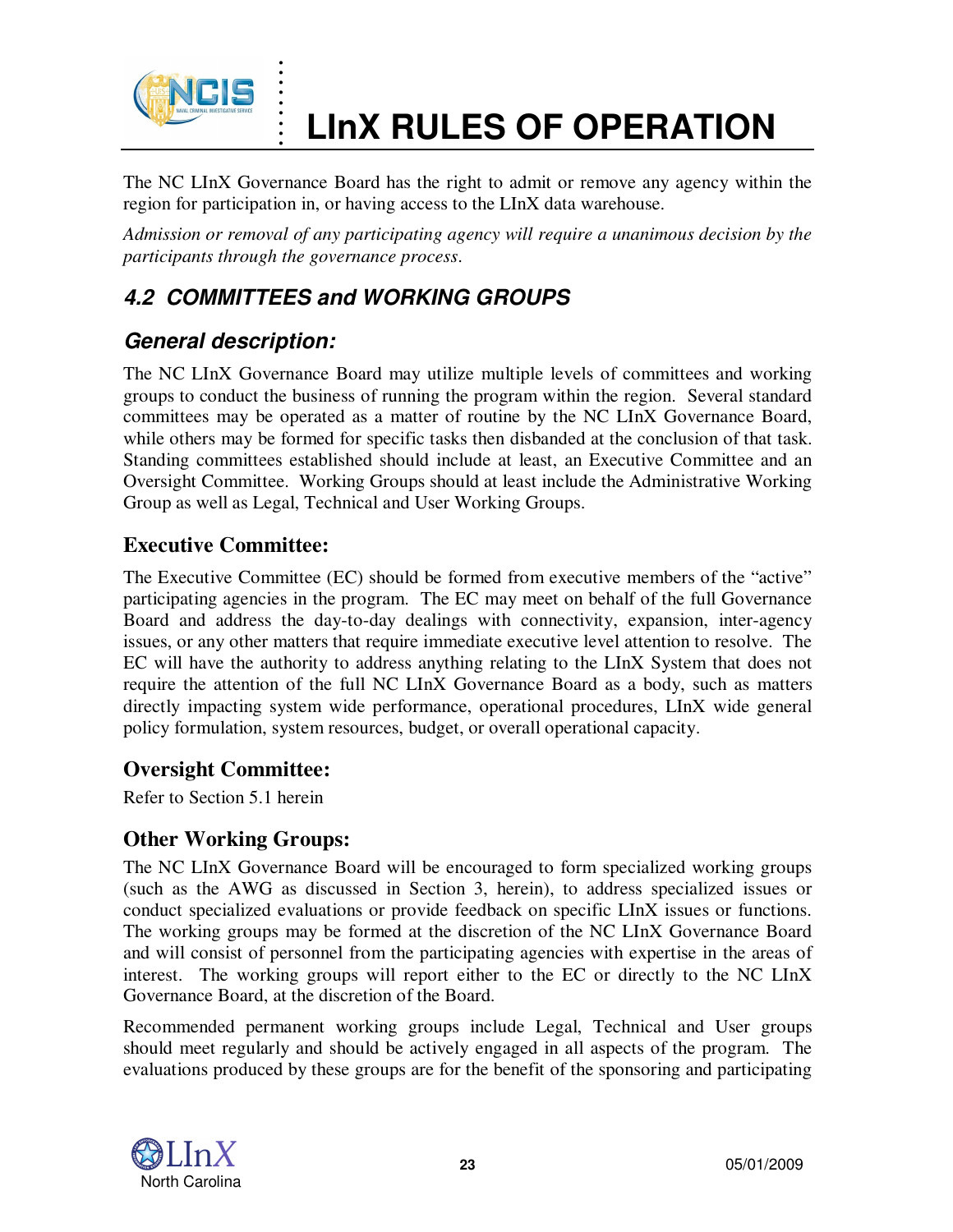

## **LInX RULES OF OPERATION**

agencies to assist in decisions and program direction, and shall not be disseminated outside of the LInX Program.

## *4.3 DATA ENTRY/UPDATES BY PARTICIPATING AGENCIES*

- A. Any law enforcement agency having investigative authority or jurisdiction within the respective region, having agreed to fully participate in the LInX System, and having agreed to the principles of, and signed the MOU, will as soon as reasonable or possible, ensure investigative data is contributed to the LInX data warehouse.
- B. The NC LInX Governance Board shall be responsible for assuring that every agency that has access by MOU or other interagency agreement will contribute all legally sharable investigative records to the System.
- C. Every agency that contributes records must assure that information confirmation is available for all records, within a 24 hour period (or next business day) from the time of inquiry.
- D. Every participating agency is responsible for the removal of an investigative record as soon as that agency is aware that the record is no longer valid. It is the responsibility of the LInX data warehouse process to update the data warehouse records by an automated or other retrieval mechanism via the System and in compliance with each partner agency technical capabilities and resources.

## *4.4 EQUIPMENT AND TECHNOLOGY COMPATIBILITY*

Equipment and/or technological incompatibility shall not be sufficient justification, or acceptable for any agency to operate outside of the normal and approved LInX System standards for configuration when participating in the LInX program.

## *4.5 SERVICES AVAILABILITY*

Those services provided by the LInX System to the participating agencies shall be provided to their approved users as prescribed by the sponsoring agency with the exception of:

- A. Services specifically limited to System Administrators;
- B. Services specifically limited to Security Administrators;
- C. Services which are restricted to certain users by nature of federal, state, county or municipal laws, ordinances, policies and regulations governing access to certain types of investigative data;
- D. Services that may be contrary to a state law, judicial or executive order.

"Users" include those law enforcement agencies approved by the NC LInX Governance Board, as data contributors to the LInX System, and accessing data from the LInX System through any regional dispatch center, regional network, specific agency connection, electronic switch, wireless capability, or other approved computer interface.

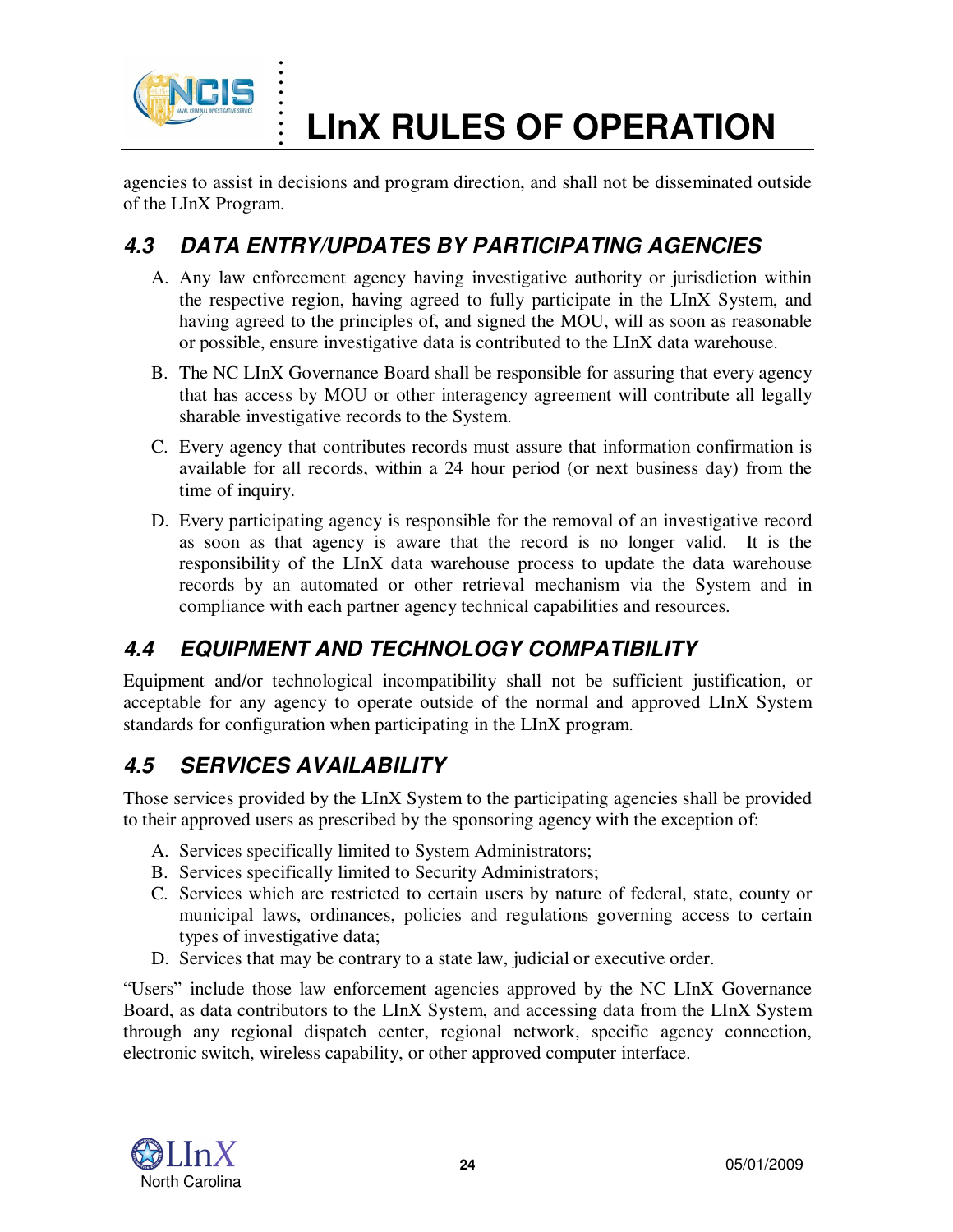

## **LInX RULES OF OPERATION**

The use of any LInX services by any approved agency shall be in accordance with the instructions and procedures established by the MOU, this document, SSP and/or any regulations established and approved by the NC LInX Governance Board.

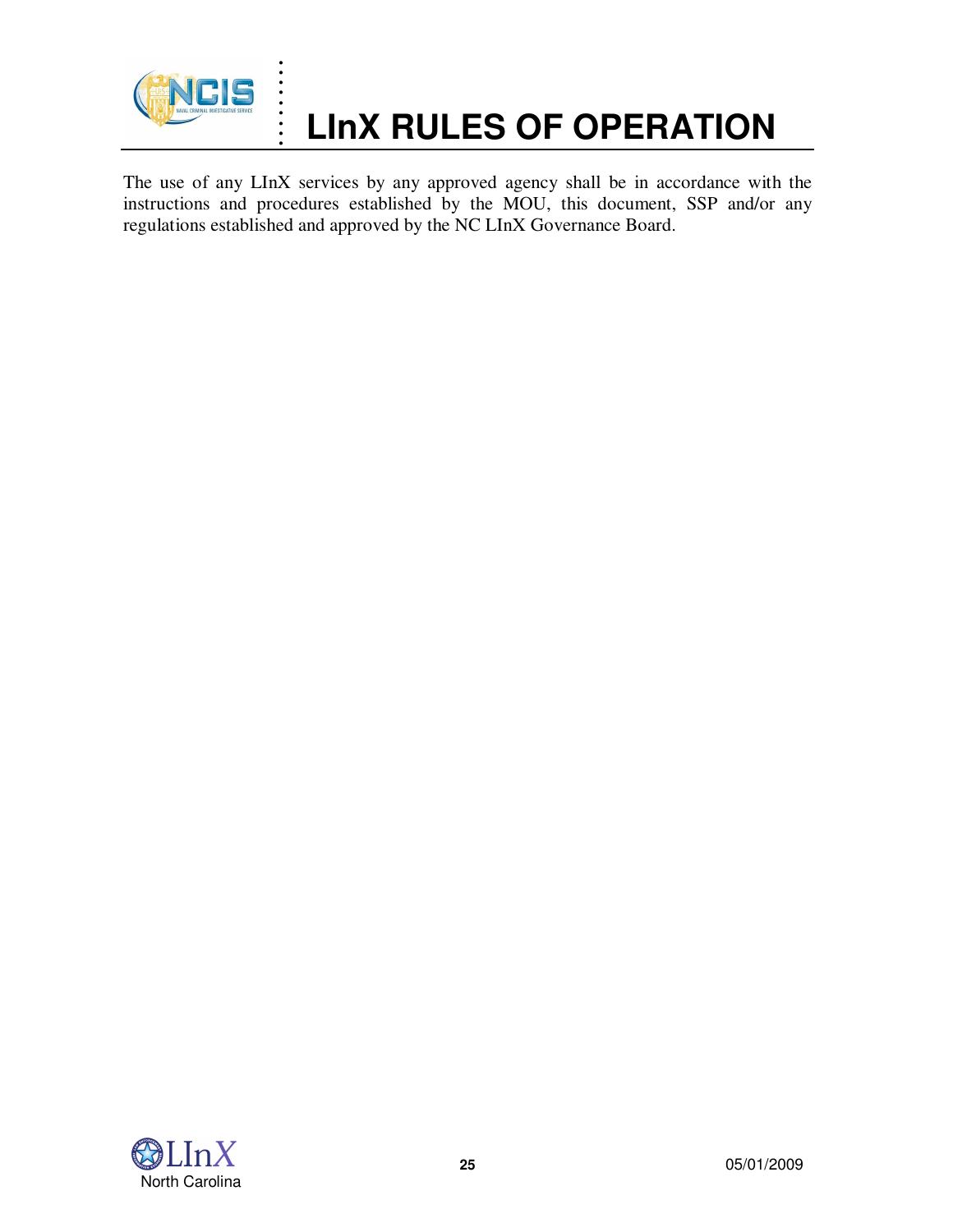

## **SECTION 5: LINX OVERSIGHT AND SANCTIONS**

### *5.1 THE LINX OVERSIGHT COMMITTEE*

. . . . . . .<br>.<br>. . :<br>:<br>:

The North Carolina LInX Program shall maintain an Oversight Committee (OC) to monitor and otherwise be aware of and to be the primary contact for the NC LInX Governance Board on the reporting of potential and/or actual violations or allegations of violations of improper or otherwise unwarranted access to, use and dissemination of any information maintained by LInX in the data warehouse.

The OC shall consist of at least three executive management level members of the active LInX participating agencies.

#### **Responsibilities:**

The initial review procedures by the OC will be determined based on how the alleged wrongdoing is discovered.

In matters that are referred directly to the OC through annual audit reports, Security Administrators, or third party complaints:

- A. The OC will conduct a review of any reported incident of alleged misuse or abuse of access to the electronic data warehouse or of information obtained through the electronic data warehouse by an employee of any user agency.
- B. A determination will be made by the OC whether the allegations are administrative or criminal in nature.
- C. Once issues are identified, the OC will refer the initial information to the affected user agency. A recommendation will be made that the agency conducts at least an administrative review of the issue.
- D. Criminal allegations of illegal access to the electronic data warehouse or illegal use of information obtained from the electronic data warehouse will be referred directly to the affected agency **and** to the prosecuting attorney's office with the appropriate jurisdiction. A recommendation will also be made to the affected agency for administrative action to be taken.

In matters discovered through internal processes engaged in by the participating agency such as internal system audits, inadvertent discovery, third party complaints, or other means:

- A. The employing user agency of the accused employee will initiate its own internal investigation within the agency. The employing agency will notify the NC LInX Governance Board through the OC of the nature of the allegation and if the allegation is criminal or administrative in nature.
- B. At the conclusion of any investigation conducted by the user agency the results of any investigation will be made known to the NC LInX Governance Board through

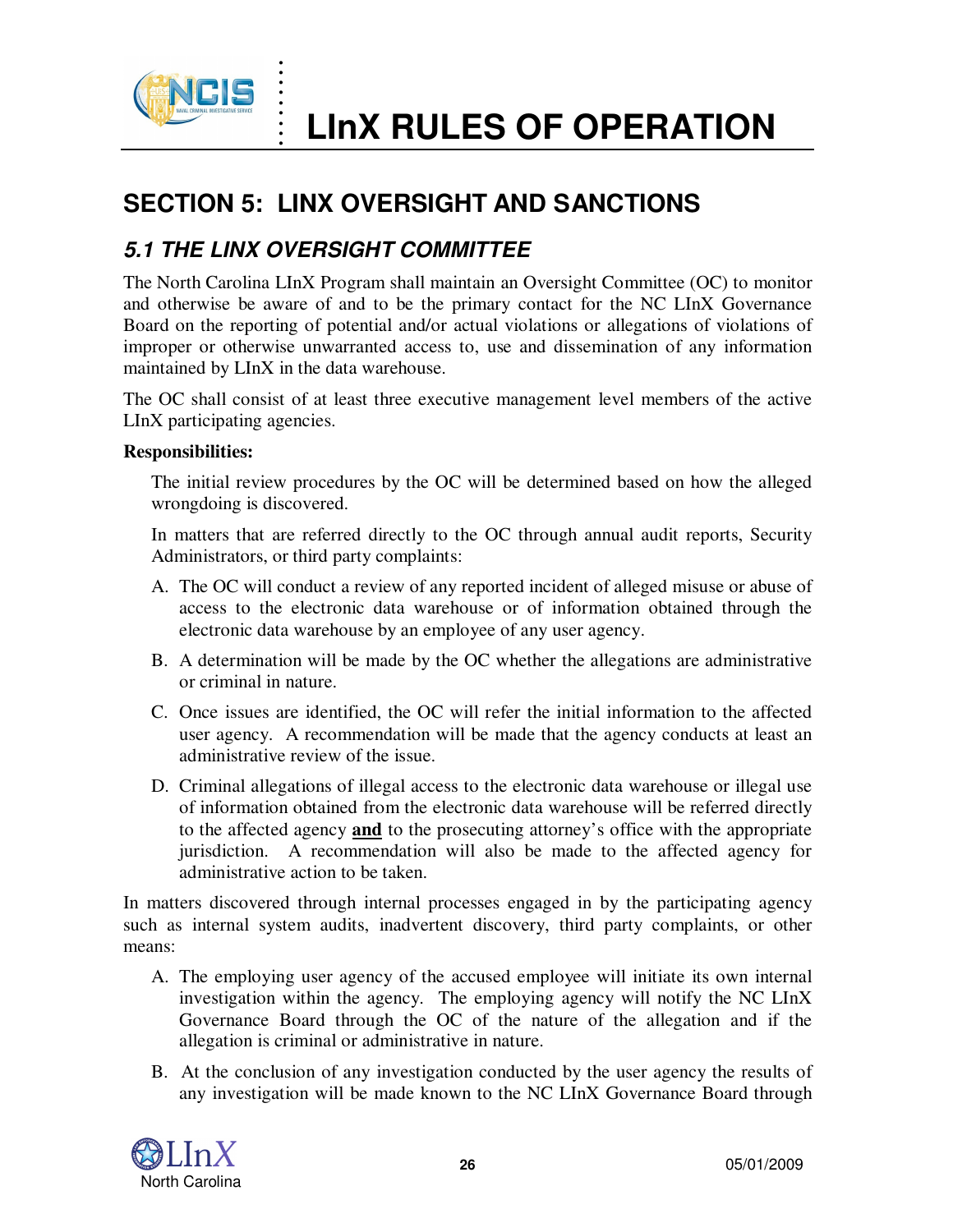

## **LInX RULES OF OPERATION**

the OC. Investigative results will not include any information or details of the investigation or any information prohibited from being disseminated by law, policy, etc.

In matters reported to the OC or any other participating member by any LInX partner agency, the referral would be made to both the user agency in question and the OC by the partner agency.

- A. A recommendation will be made by the OC that the affected agency conduct an internal investigation.
- B. The Executive of the affected department shall provide the OC and the NC LInX Governance Board with information of the complaint and with an estimate as to when the investigation will be complete.

*The OC is not an investigative body and does not/will not be responsible to conduct investigations.*

Responsibilities of the OC are limited to the review of all reported incidents. The OC is charged with:

- 1) being aware of any misuse of the data warehouse or misuse of information obtained through access to the warehouse;
- 2) receiving allegations of improper access to the electronic warehouse or misuse of information obtained from the warehouse;
- 3) alerting the accused person's employer of the information surrounding the improper activity;
- 4) being aware of the outcome of the employee's agency investigation;
- 5) reporting the entire incident to the Executive Committee (EC) or the NC LInX Governance Board. All incidents that affect the integrity of the LInX System are reported directly to the NC LInX Governance Board.

#### *No participating agency Executive Manager will give up his/her right to investigate internal allegations against his/her own employees.*

The responsibility of the NC LInX Governance Board is to consider the facts as presented by the OC, the Executive Committee and possibly the Agency affected by the incident. The NC LInX Governance Board will consider only those facts as they specifically pertain to the functional integrity of the LInX information sharing system. As a result of the deliberation of the NC LInX Governance Board, a decision will be made binding on all parties involved. Sanctions recommended must be approved by a unanimous vote of the participating agency executive managers (less the affected agency).

Any sanctions must be:

- A. In compliance with the current Memorandum of Understanding;
- B. In compliance with the sanctioned and agreed upon Rules;
- C. In full compliance with all applicable laws and ordinances.

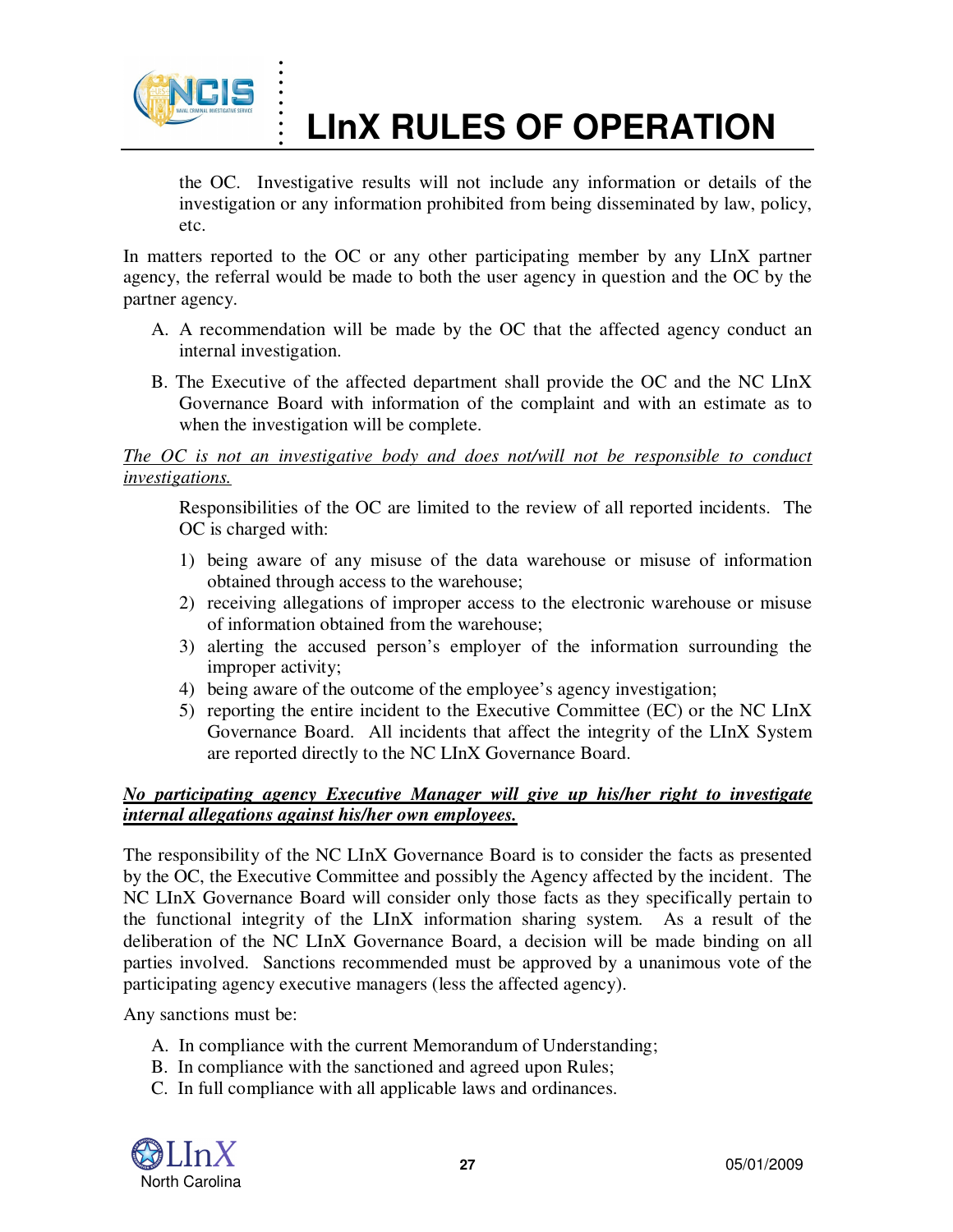

Sanctions will also be:

A. Imposed for corrective action only;

. . . . . . .<br>.<br>. . :<br>:<br>:

- B. Designed to protect the LInX System;
- C. Demonstrate "due diligence" on the part of the NC LInX Governance Board in managing LInX;
- D. Specific in nature, and focused only on the related issue;
- E. Have a compliance component;
- F. Be issued with a precedent in mind.

### *5.2 LINX OVERSIGHT PROCEDURES*

#### **Reporting Allegations:**

Minor issues of negligence that are reported either to the agency or directly to the OC, will be reviewed by the OC with the results of the review forwarded to the affected agency with recommendations for a complete review. In minor matters, at the discretion of the OC, a corrective recommendation may be included in the review prepared by the OC.

Reportable allegations – any suspected or confirmed improper access to the data warehouse or improper use of information obtained from the data warehouse may be reported to the LInX OC, EC or NC LInX Governance Board in writing, in person or via standard electronic means.

Any allegation that any member of the LInX OC, EC or NC LInX Governance Board becomes aware of will be recorded. The LInX OC will maintain the information and a copy will be shared with the accused employees employing agency.

As a result of any referred report, user agencies will conduct at least a preliminary administrative inquiry or investigation into any LInX related incident. Only the affected user agency will conduct the investigation of the incident through established internal processes.

Investigations are conducted by the affected user agency or by an alternate agency as identified by the Executive of the affected user agency and not by the OC. Criminal allegations of misconduct will be referred to the appropriate prosecutor with jurisdiction.

All incident investigative findings resulting from information given to the accused employee's agency by the LInX OC, EC or NC LInX Governance Board shall be reviewed by the OC. The review will be at the level provided by law and will not involve the disclosure of any information not allowed by federal, state, county or municipal laws. To ensure that privacy is protected and no personnel records are being disclosed, it is suggested that the incident review of the investigation between the OC and the user agency investigators consist of a verbal briefing.

A synopsis of the actions taken by the user agency will be presented to OC and will be based on a review of the investigation conducted by the user agency, with a resulting

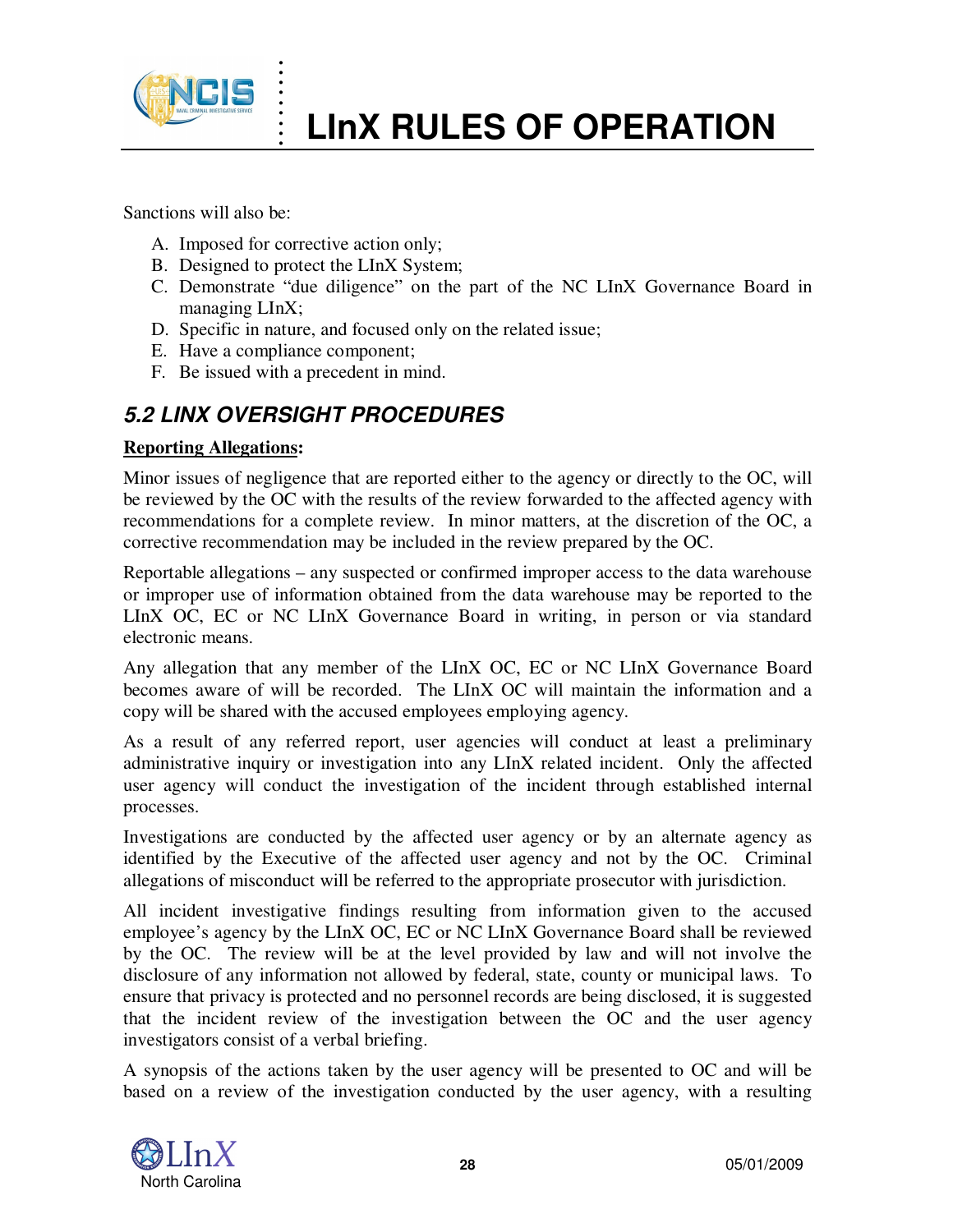

## **LInX RULES OF OPERATION**

recommendation for action made by the OC to the NC LInX Governance Board. The recommendation will be reviewed by the EC prior to being presented to the NC LInX Governance Board and the executive managers of the participating agencies, with the EC providing concurrence with the recommendations.

If the EC does not concur with the recommended actions, their position will be presented to the NC LInX Governance Board. The report will include actions recommended by the OC and the EC. Any actions recommended by the OC will be limited to those sanctions approved and adopted by the sponsoring agencies with the full NC LInX Governance Board and made part of the approved LInX Rules of Operation.

If the NC LInX Governance Board determines the user agency did not handle the investigation or any resultant disciplinary action in a manner that maintains the integrity of the System and good faith of the ongoing agreements, the NC LInX Governance Board may take action and impose sanctions on the user agency. Such actions by the NC LInX Governance Board will require a unanimous concurrence of all member agencies (less the affected agency). Any actions will be limited to those provided in the Rules, MOU or the SSP.

Any documents produced as a result of the inquiry or investigation will be made a part of the NC LInX Governance Board's official records and maintained in a secure location. Consideration for the location for storage of documents related to incident reports and investigations should be in such a manner as to protect the privacy of those individuals involved. Upon location of an adequate facility and upon approval the facility can be adopted as the permanent storage facility for all records related to the LInX Project.

Sanctions to be considered by the OC for any action related to an incident involving the LInX System are only those designated in the Sanctions portion of the Rules of Operation. At the discretion of the NC LInX Governance Board, and by unanimous consensus, sanctions may be added or modified as appropriate.

In all instances, an individual or agency is presumed innocent until evidence shows otherwise.

- A. An individual accused of serious misconduct, misuse or negligence with the LInX System, or with information contained within the LInX System, should immediately have system privileges suspended until conclusion of any level of investigation.
- B. In the case of an agency in general that clearly allows routine violations of the adopted rules or security requirements, or fails to correct identified serious problems within their agency should have all access suspended until the issue is resolved by the NC LInX Governance Board as a body with that agency.

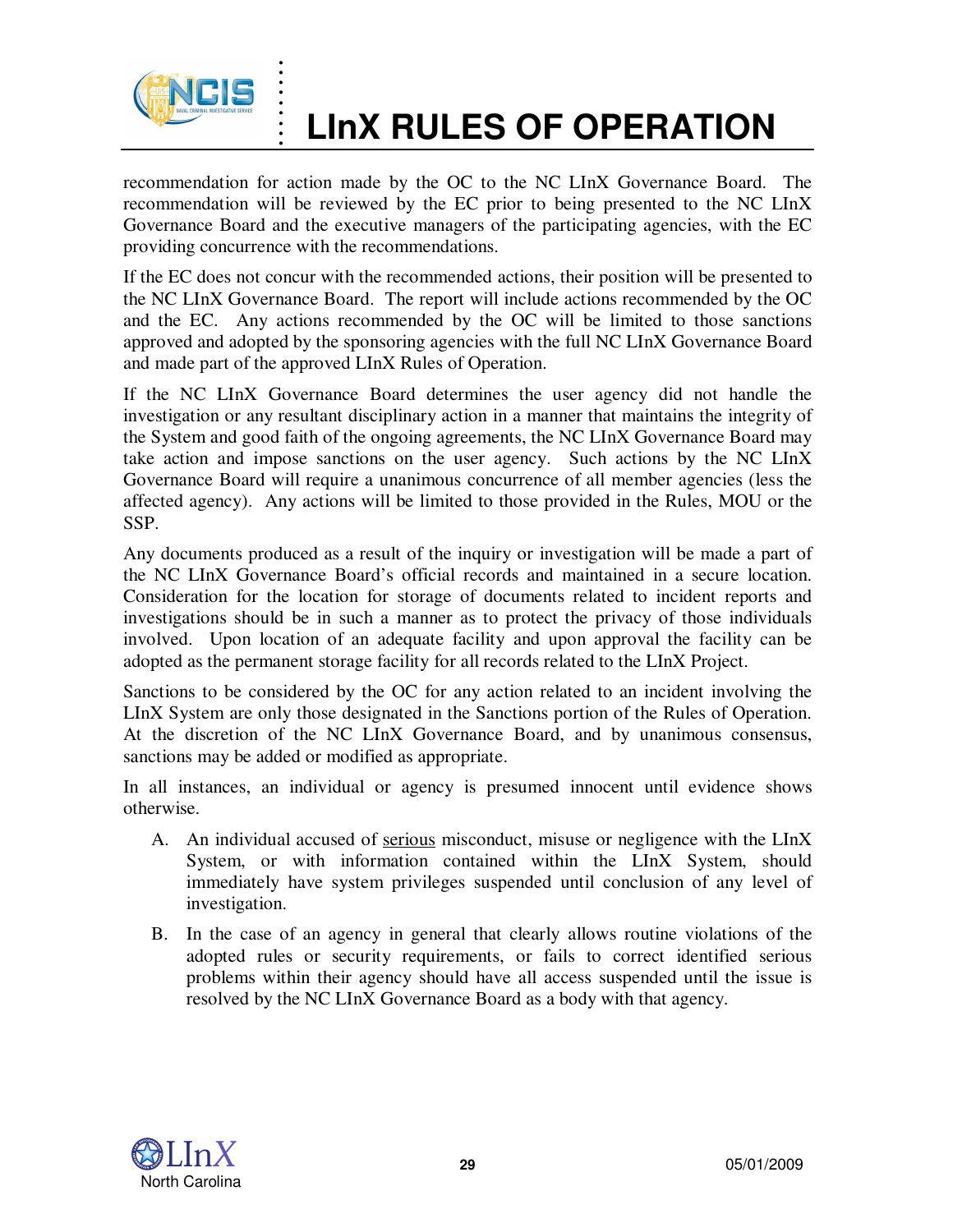

#### **Addressing allegations of misconduct:**

. . . . . . .<br>.<br>. . :<br>:<br>:

#### **If internal misconduct of an employee is discovered by a member agency it is**  *recommended* **that:**

- A. The agency head will report any allegations of LInX System misconduct, misuse or negligence by an employee or the agency to the NC LInX Governance Board or the Oversight Committee as soon as possible;
- B. All official investigations of allegations against an individual will be conducted by the agency in which the accused is a member;
- C. No investigations of allegations against the agency will be conducted by the NC LInX Governance Board, the sponsoring agency or it's official representative;
- D. Investigations will be considered an administrative complaint matter and will be conducted in the same manner (i.e., according to agency policy), as any other allegations of misconduct within that agency;
- E. If criminal conduct is discovered the internal investigation will immediately cease and the investigating body's (Internal Affairs or Professional Standards) Commander will report to the agency head that suspected criminal behavior has been discovered.
	- 1. The agency head, or his representative, will brief the locality's Prosecuting Attorney's Office (PA) on the alleged criminal behavior, and if a prosecutive decision is made that the PA would prosecute if the allegations rise to the level of "probable cause" of criminal conduct, the agency head will turn the investigation over to the appropriate departmental criminal investigators;
	- 2. The administrative investigation will closely follow the criminal investigation, only interviewing witnesses and gathering evidence after the criminal investigators have completed those phases of the investigation so as not to jeopardize the criminal investigation.

Criminal investigations normally target violations of criminal law while administrative investigations target administrative policy/rules violations, therefore there is a necessity for two separate and distinct levels of investigations to satisfy the needs of future criminal or administrative procedures or hearings.

- F. Upon completion of the investigation, the internal investigating body's Commander will produce a report for the agency head;
- G. If necessary, the agency head will take appropriate action being consistent with agency and locality rules, procedures, laws and customs as well as compliance with state or federal laws;
- H. The agency head will advise the OC that the investigation has been completed;

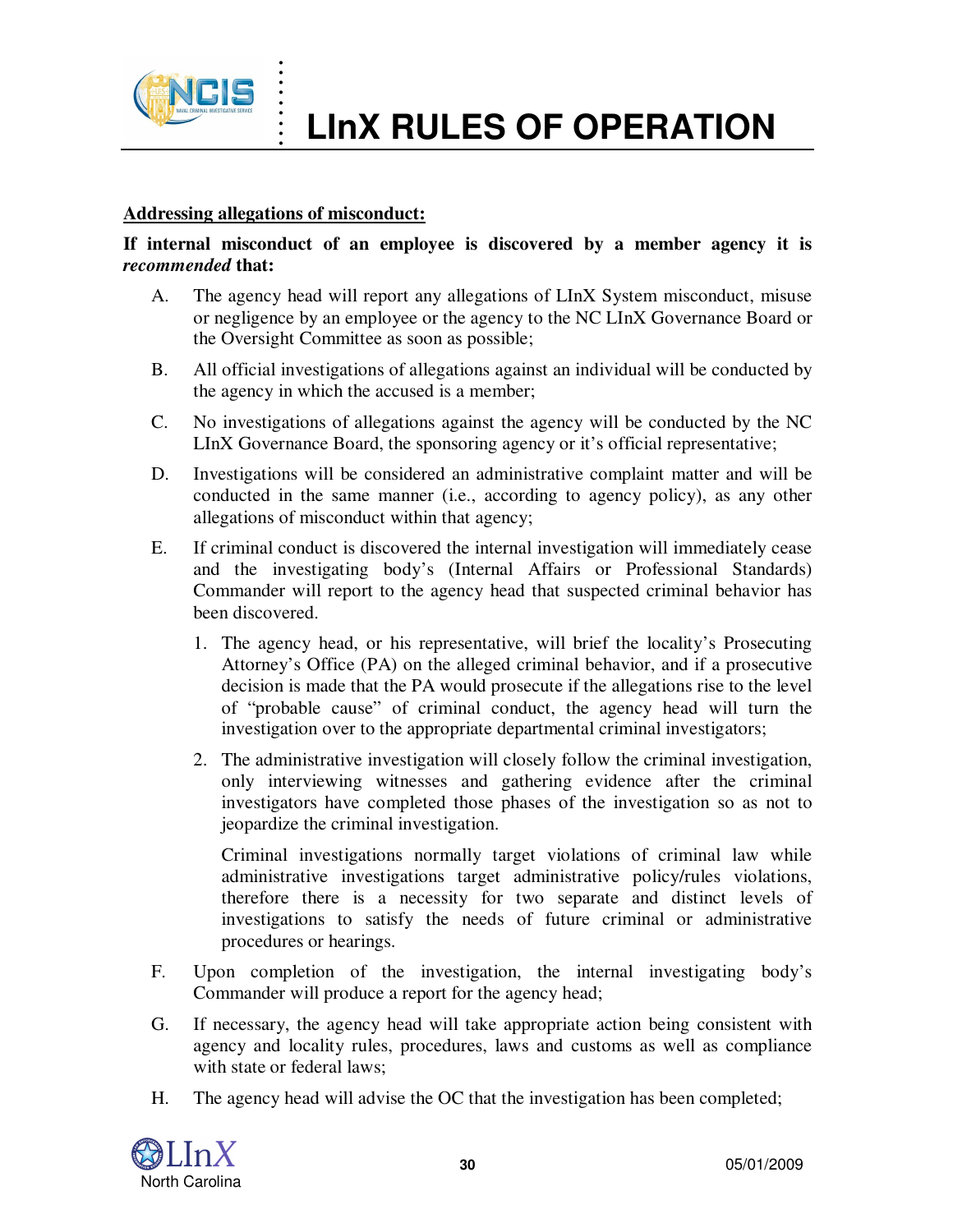

## **LInX RULES OF OPERATION**

I. The agency head or appropriate personnel will brief members of the Oversight Committee as to the circumstances, investigation and any actions taken, according to what is permitted by law, agency policies and locality ordinances, rules or regulations.

#### *In all instances every precaution will be taken to protect the privacy and legal rights of any affected or accused party.*

- J. The OC will submit a written report to the NC LInX Governance Board and the Sponsoring agency along with a verbal briefing of the allegations, investigative activities and actions taken by the agency head;
- K. The NC LInX Governance Board will vote to accept the decision of the agency head in the matter, or reject the decision and, if necessary, impose sanctions on the individual or agency, or call for additional information before deciding;
- L. The matter will be made a part of the official records of the NC LInX Governance Board.

#### **If misconduct is discovered by a member agency or reported to the NC LInX Governance Board:**

- A. If LInX System misconduct, misuse or negligence is alleged to have been committed by an employee of a member agency, the NC LInX Governance Board representative will contact the accused agency head to follow the procedures outlined herein for internal investigations;
- B. If LInX System misconduct, misuse or negligence is alleged to have been committed by an agency in general, or an individual directly employed (i.e. a vendor or another individual not directly employed by a participating agency), the OC will be responsible for delegating the investigation to the appropriate investigative body;
- C. In the case of 2, (above), the NC LInX Governance Board or the Executive Committee will convene the OC to review all available information prior to the start of the investigation for full concurrence;
- D. When the OC requests an investigation, it will be the responsibility of the OC with the concurrence of the NC LInX Governance Board to appropriately monitor that investigative matter;
- E. The investigating agency (Internal Affairs or Professional Standards) Commander will directly oversee or conduct the investigation;
	- 1. If criminal conduct is discovered the investigation will cease and the investigating commander will report same to the agency head and the OC;
	- 2. The OC will immediately contact the NC LInX Governance Board, notifying them of the appearance of criminal conduct;

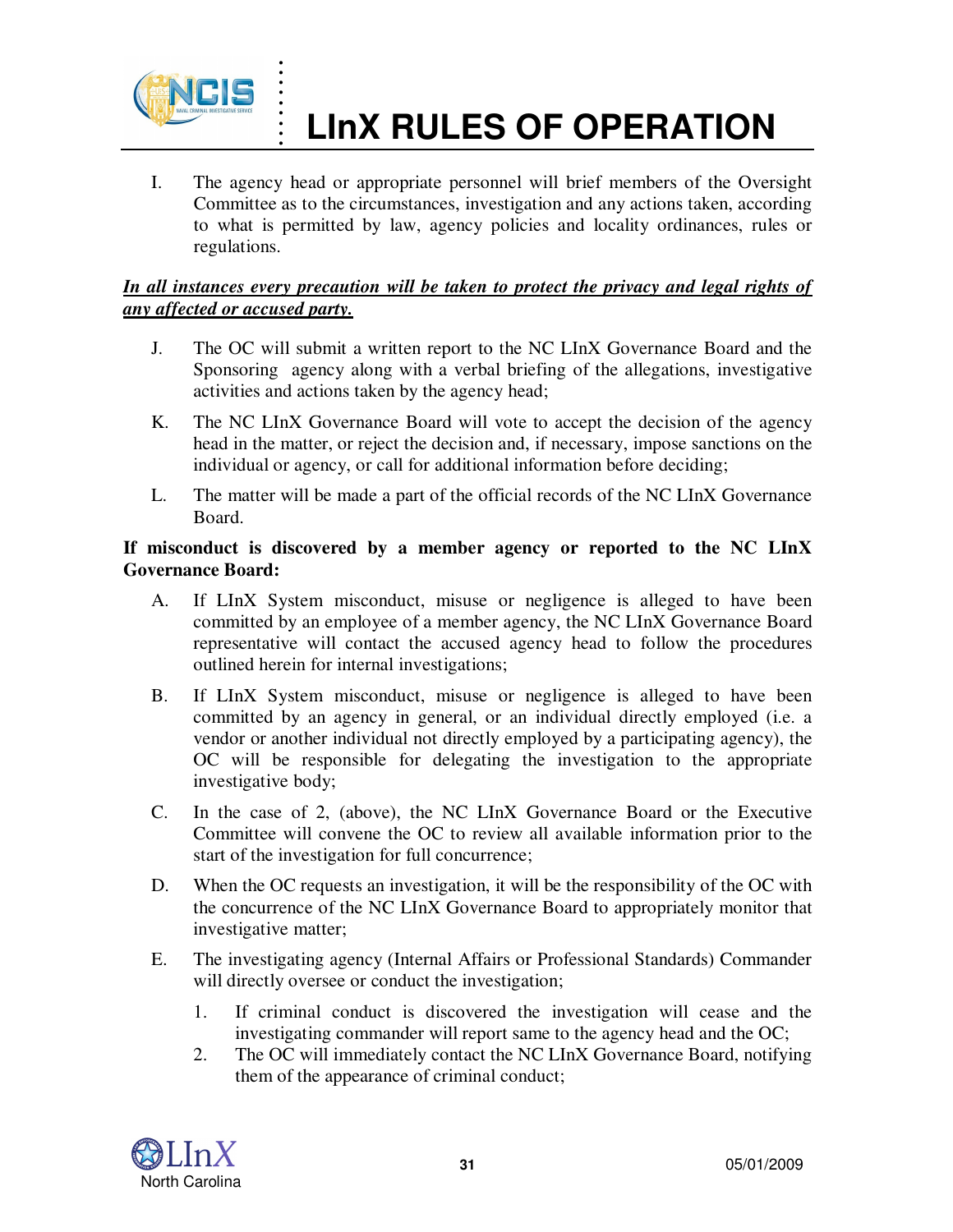

## **LInX RULES OF OPERATION**

- 3. The NC LInX Governance Board and the participating agency heads will then convene and a decision will be made on how to further proceed;
- 4. At a minimum, the NC LInX Governance Board will recommend contact with the prosecuting Attorney's Office in the jurisdiction in which the alleged criminal conduct was thought to have occurred. The investigators will brief the Prosecuting Attorney, as well as receive a prosecutive decision if the allegations rise to the level of "probable cause" of criminal conduct;
- 5. If the locality's Prosecuting Attorney makes a decision to prosecute, the affected agency will turn the investigation over to the agency's internal or criminal investigators;
- 6. In all cases of allegations of criminal conduct by an agency, the NC LInX Governance Board will turn the matter over to the appropriate investigative jurisdiction.
- F. The administrative investigation will closely follow the criminal investigation, only interviewing witnesses and gathering evidence after the criminal investigators have completed that phase of the investigation;
- G. The investigating body's commander will complete a report at the conclusion of the investigation and present it to the OC;
	- 1. Any report or documentation prepared and submitted will be in compliance with all privacy, legal, policy and disclosure requirements.
- H. The OC may decide to take the committee recommendation to the NC LInX Governance Board or ask for additional investigation or clarification;
- I. The OC will present the findings to the NC LInX Governance Board and the executives of the participating agencies with recommendations for appropriate sanctions;
- J. If the allegations are determined to be substantiated either as criminal or administrative issues with respect to the LInX System, the NC LInX Governance Board could impose administrative sanctions, as it deems appropriate.
- K. Administrative sanctions must be approved by a unanimous vote of the NC LInX Governance Board (less the affected Agency).

## *5.3 INTRODUCTION TO LINX SANCTIONS*

A. Purging of an agency's investigative records and discontinuance of LInX System access for an agency are the two ultimate sanctions available to the NC LInX Governance Board for enforcement of LInX System policies and procedures. This presumes prosecution for violations of Federal, State, County or Municipal laws and ordinances would normally be directed toward an individual rather than toward an agency.

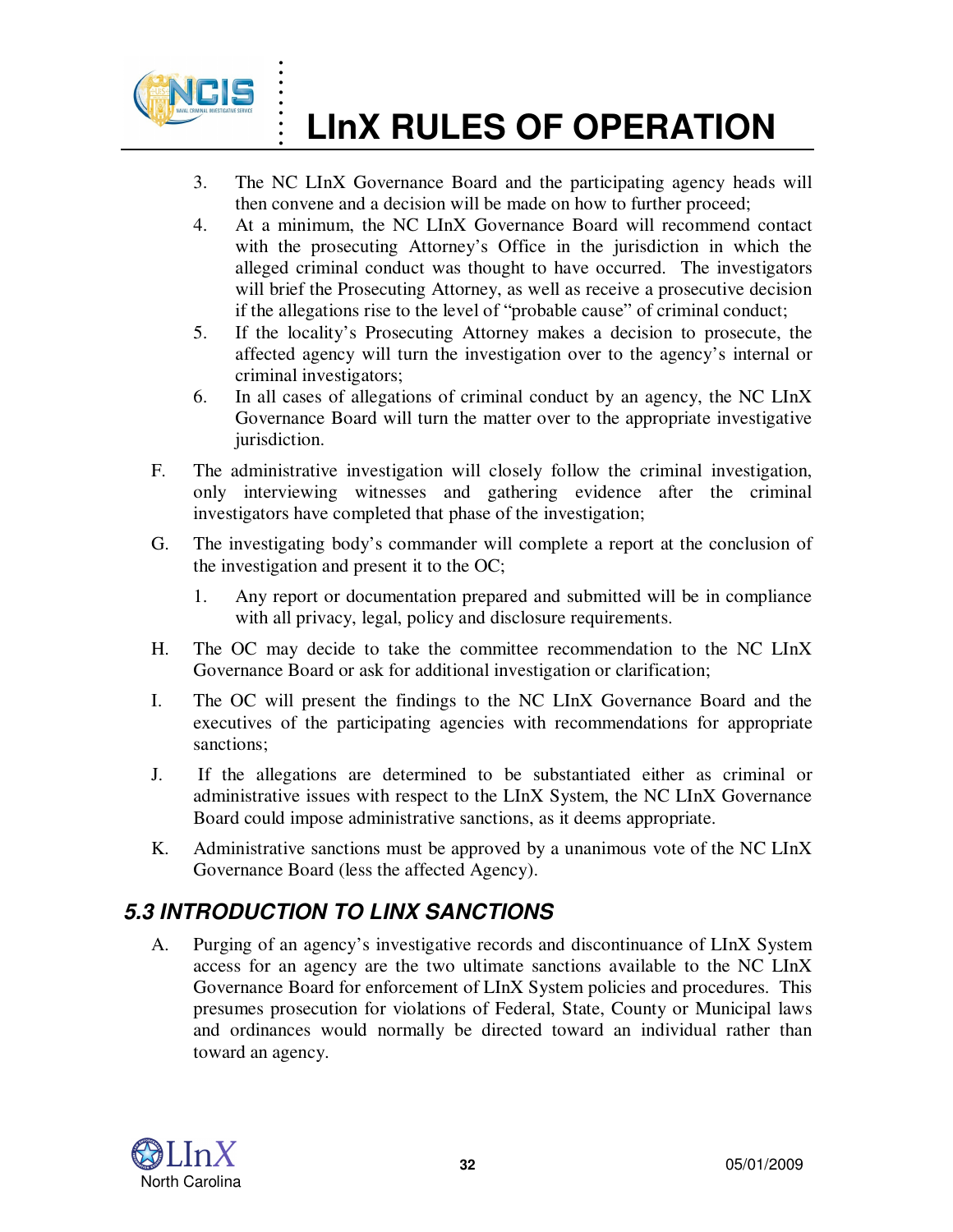

B. Considerations:

. . . . . . .<br>.<br>. . :<br>:<br>:

- 1. An up-to-date MOU and approved Rules of Operations and SSP should be in place with the NC LInX Governance Board, the Sponsoring agency and the administrative representative for each participating agency. They should include a reference to the sanctions that could be imposed for failure to comply with the Rules, SSP or any criminal breaches.
- 2. Specific references should include but are not limited to:
	- i. Failure to react properly to error notices
	- ii. Failure to react properly to information confirmation requests
	- iii. Failure to provide complete entries/modifications/removals promptly
	- iv. Failure to provide data updates
	- v. Failure to validate information
	- vi. Failure to assure security of equipment and data
	- vii. Contribution of invalid or nonqualified records
	- viii. Unauthorized disclosure (non-criminal)
	- ix. Criminal misconduct
- C. A special audit of a participating agency with access will be part of the sanction package upon request of the sponsoring agency or the NC LInX Governance Board.
- D. In matters involving an agency participating in a substandard manner flagging that agency's records will be an option of the NC LInX Governance Board.
- E. Deadlines will be imposed on compliance with corrective action notices.

### *5.4 SANCTIONS*

Specific sanctions for administrative matters are recommended to include:

A. A message transmitted by the Oversight Committee on behalf of the NC LInX Governance Board in writing to the participating agency for all noted issues and/or errors. The NC LInX Governance Board administrative representative is to maintain copy of these messages for follow-up, and as a matter of record for a period not to exceed one year from the date corrective action has been verified by the Oversight Committee and approved by the NC LInX Governance Board.

 In matters where agencies have been notified of repeated substandard practices over consecutive years, all of the related records will be kept for a period not exceeding one year from the date corrective action has been verified by the Oversight Committee and approved by the NC LInX Governance Board.

- B. A letter of request for compliance regarding:
	- 1. Untimeliness;
	- 2. Inaccuracy;
	- 3. Incompleteness;

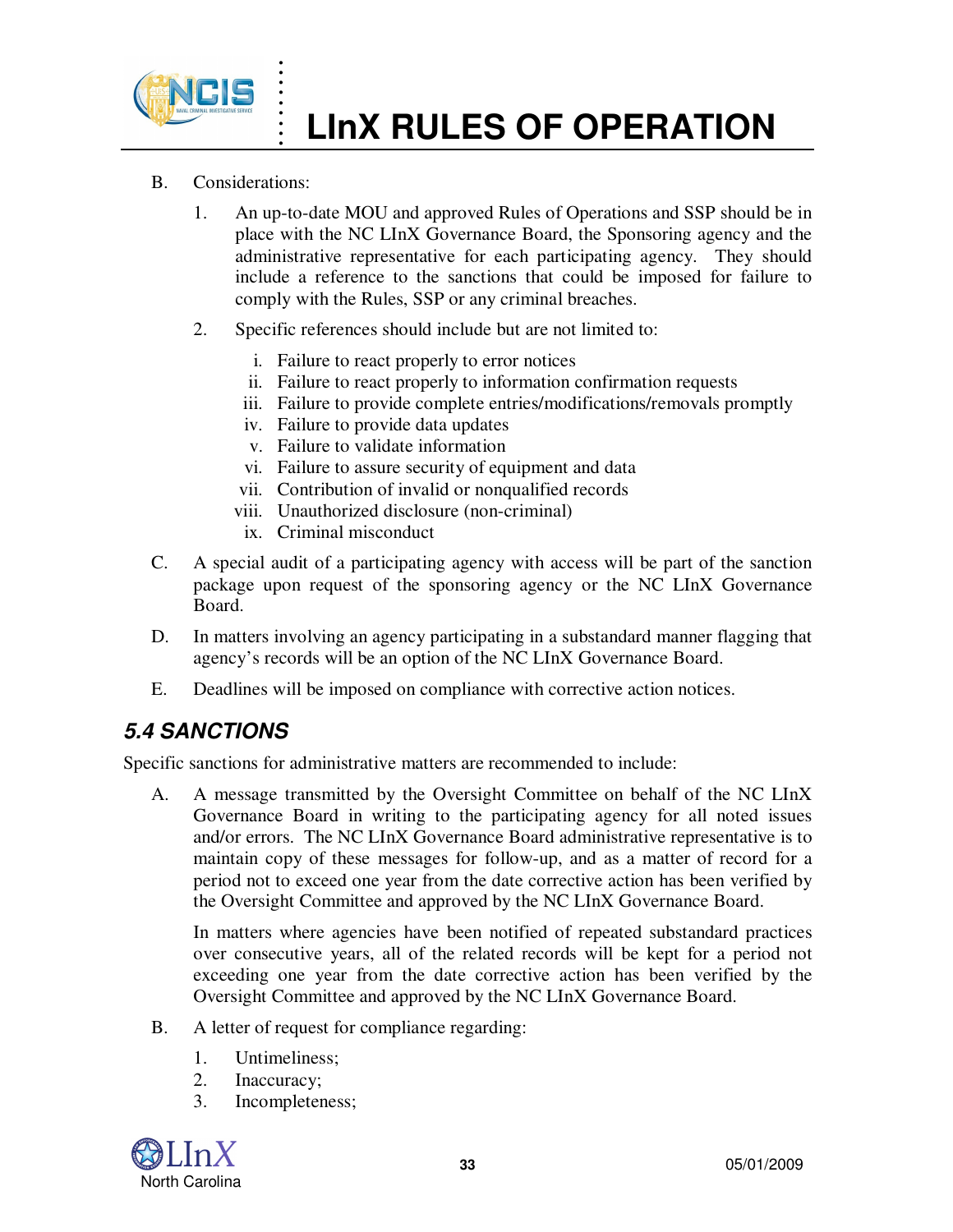

- 4. Unsatisfactory record quality;
- 5. Unsatisfactory validation;

. . . . . . .<br>.<br>. . :<br>:<br>:

- 6 Non-criminal misuse of system notice resulting from audit (with recommended time-frame for corrective action);
- 7. Serious failure of a participating agency to ensure compliance with confirmation and validation policy.
- C. Letter of intent to remove the participating agency from the system if deficiencies are not corrected including:
	- 1. Continuous error trends;
	- 2. Audit failure status (not corrected within recommended time-frames of first request);
	- 3. Unauthorized disclosure of investigative information (non-criminal);
	- 4. Intentional (criminal) disclosure or misuse of investigative information;
	- 5. Continuous failure to ensure compliance with confirmation and validation policy.
- D. Removal from the system includes the removal of access to all agency records and discontinuance of service pending reinstatement approval by the NC LInX Governance Board.
- E. Reinstatement:
	- 1. Upon satisfactory proof that the offending participating agency has corrected its deficiencies, with verification of the Oversight Committee, the NC LInX Governance Board may reinstate.

Specific sanctions directed for administrative infractions or criminal acts are recommended to include:

A. In non-criminal matters, a letter may be transmitted by the Oversight Committee on behalf of the NC LInX Governance Board in writing to the participating agency. The NC LInX Governance Board administrative representative is to maintain copy of these messages for follow-up, and as a matter of record for a period not to exceed one year from the date corrective action has been verified by the Oversight Committee and approved by the NC LInX Governance Board.

 In non-criminal matters where personnel have been notified of repeated improper actions over consecutive years, all of the related records will be kept for a period not exceeding one year from the date corrective action has been verified by the Oversight Committee and approved by the NC LInX Governance Board.

B. In all matters where an administrative personnel issue has been brought to the attention of the Oversight Committee or the NC LInX Governance Board, with regard to any user of the system, sanctions could be recommended or imposed by the NC LInX Governance Board. In all instances the NC LInX Governance Board reserves the right to impose or waive sanctions at their discretion in the following manner: